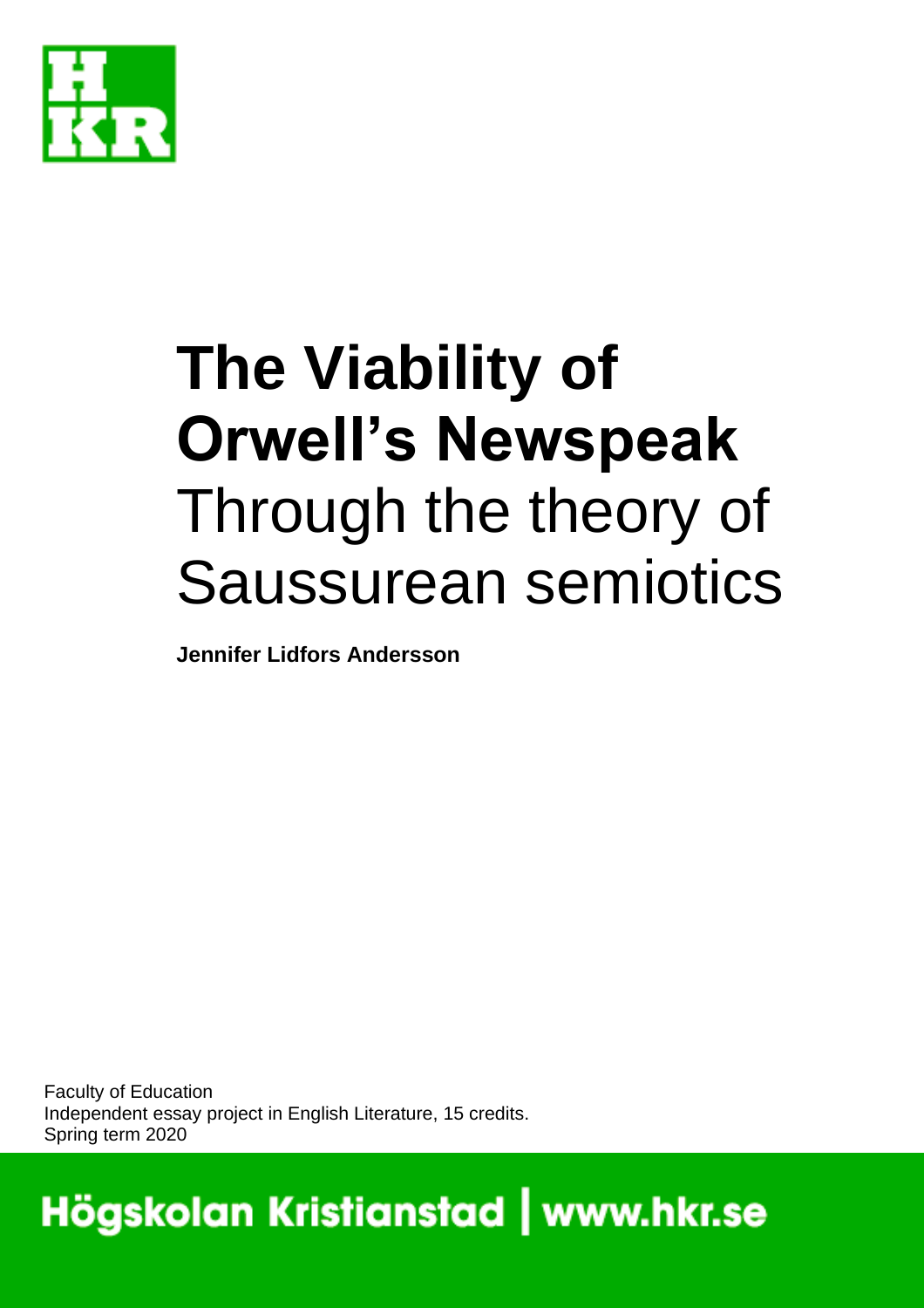#### **Author**

Jennifer Lidfors Andersson

#### **Swedish titel**

Genomförbarheten av Orwells Newspeak – Genom Saussureansk teori om semiotik

#### **English title**

The Viability of Orwell's Newspeak – Through the theory of Saussurean semiotics.

#### **Supervisor**

Maria Freij

#### **Abstract**

Set in the totalitarian society of Oceania, George Orwell's *1984* illustrates how a government can exert complete control over its citizens through surveillance, manipulation, and more central to this essay, language. By employing a structuralist framework based on Ferdinand de Saussure's research on semiotics and the system of language, this essay investigates the viability of Newspeak as a language. It does so by using the aspects of arbitrariness, value, difference, the collective, and mutability to discern to what extent Orwell's Newspeak aligns with Saussure's theory of how languages function. In addition, it looks at how these language changes can be observed using specific examples of the novel. The essay finds that the implementation of Newspeak is entirely reliant on other areas of the government's totalitarian oppression in order to be feasibly implemented, as semiotic theory argues language is a product of the collective and, as such, cannot be constructed by a group of individuals. The essay thus concludes that Newspeak as a constructed language is not viable, as over time, the language will inevitably return to the hands of the collective consciousness, and once that happens, the language will begin to change according to the needs of the linguistic community.

#### **Key words**

Structuralism, Semiotics, Saussure, Newspeak, 1984, Orwell, Sign, Linguistic community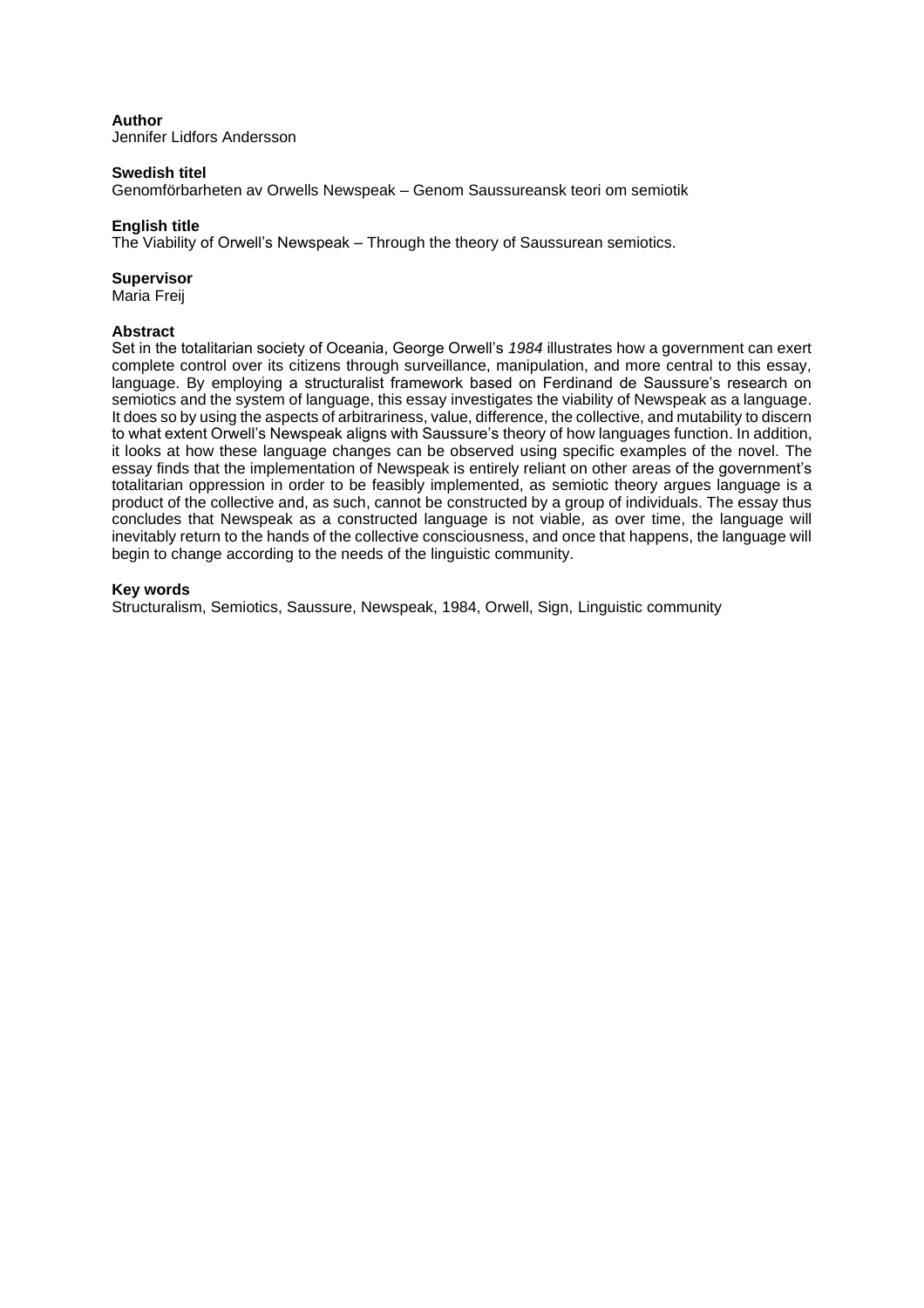# **Table of Contents**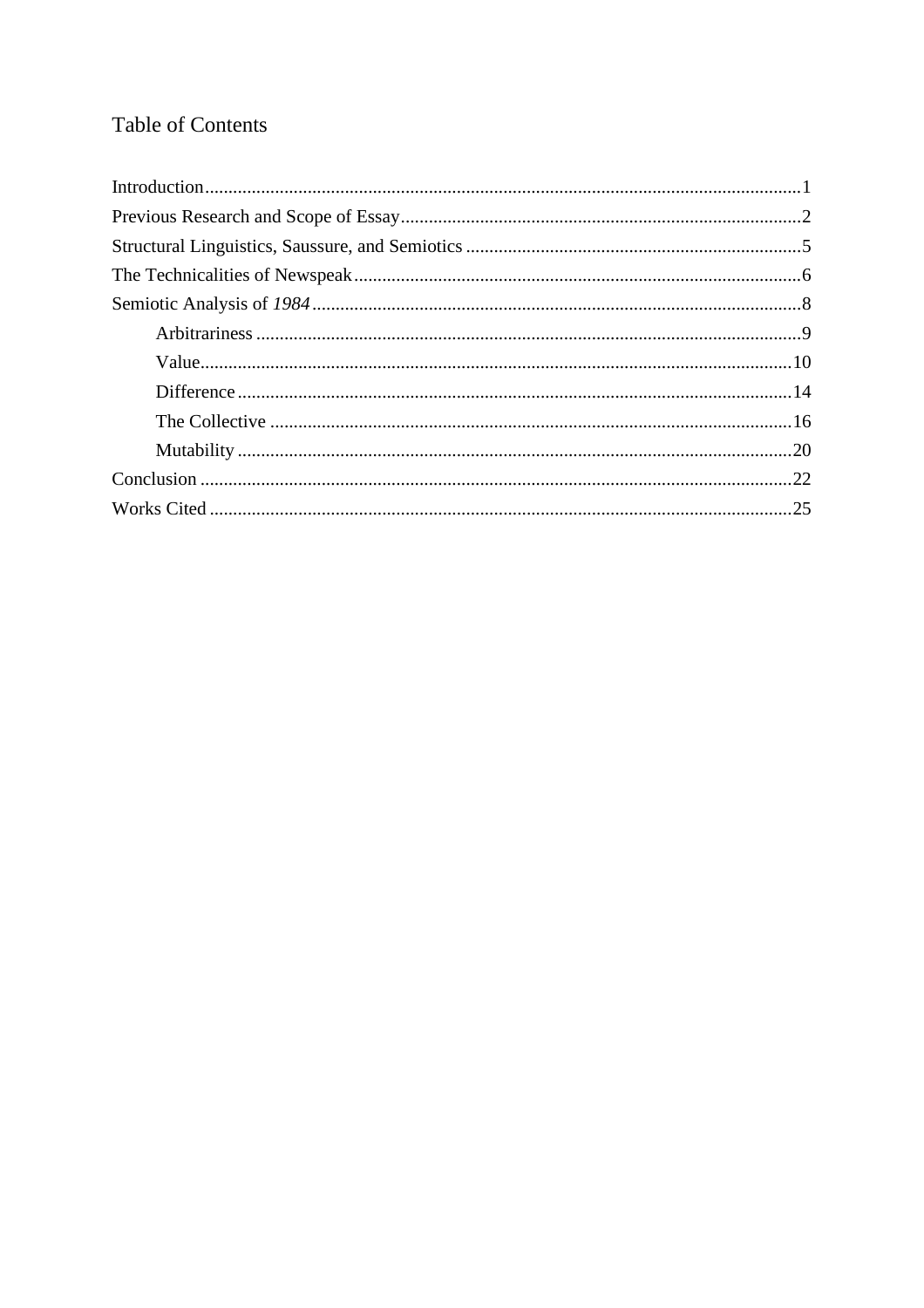# **The Viability of Orwell's Newspeak** Through the theory of Saussurean semiotics

### <span id="page-3-0"></span>**INTRODUCTION**

In George Orwell's *1984*, we follow Winston Smith in his life in Oceania and his work at the Ministry of Truth, however, this essay will focus on the on-goings of a different department: The Research Department. Here, several individuals are working to complete the 11<sup>th</sup> and final version of the Newspeak dictionary. This is to be the final form of Newspeak — the language that will shape the future of Oceania. Whilst the current language of Oceania, Oldspeak, is very similar to the English language of the  $21<sup>st</sup>$  century, Newspeak aims to be a drastically reduced version of the language in terms of both vocabulary and meaning.

The aim of this essay is to investigate the extent to which Orwell's Newspeak reflects Ferdinand de Saussure's theory of semiotics and how languages function. It aims to analyse Orwell's *1984* using Saussurean theory of the semiotic aspects of arbitrariness, value, difference, the collective, and mutability to determine whether its implementation would be viable, how Newspeak would function in the linguistic community of Oceania, and what the results would be for the characters of *1984* as part of that community. By comparing Saussure's research on semiotics and the system of language with Orwell's Newspeak using specific examples that illustrate these key concepts, this essay attempts to provide another relevant perspective from which to approach the dystopian classic in its presentation of language.

Before beginning to analyse Newspeak from a Saussurean perspective, a theoretical background must be provided. First, an investigation into previous research on Newspeak and the language of *1984* is made, followed by an overview of structural linguistics and Saussure's semiotics, and a concise explanation of the technicalities of Newspeak. Following the theoretical background is the semiotic analysis of the functions of Newspeak in *1984* through Saussure's aspects as stated above. Using textual evidence from *1984,* it will investigate how the implementation is visible in the novel by looking at the dialogue of characters and the narration. There are some key terms to this essay that will be used in analysing the literature and that the reader should be familiarized with before moving forward with the text.

*Semiotics,* sometimes referred to as *Semiology,* is an interdisciplinary approach to examining signs or structures in a wide array of fields ("Semiotics"). Saussure was one of the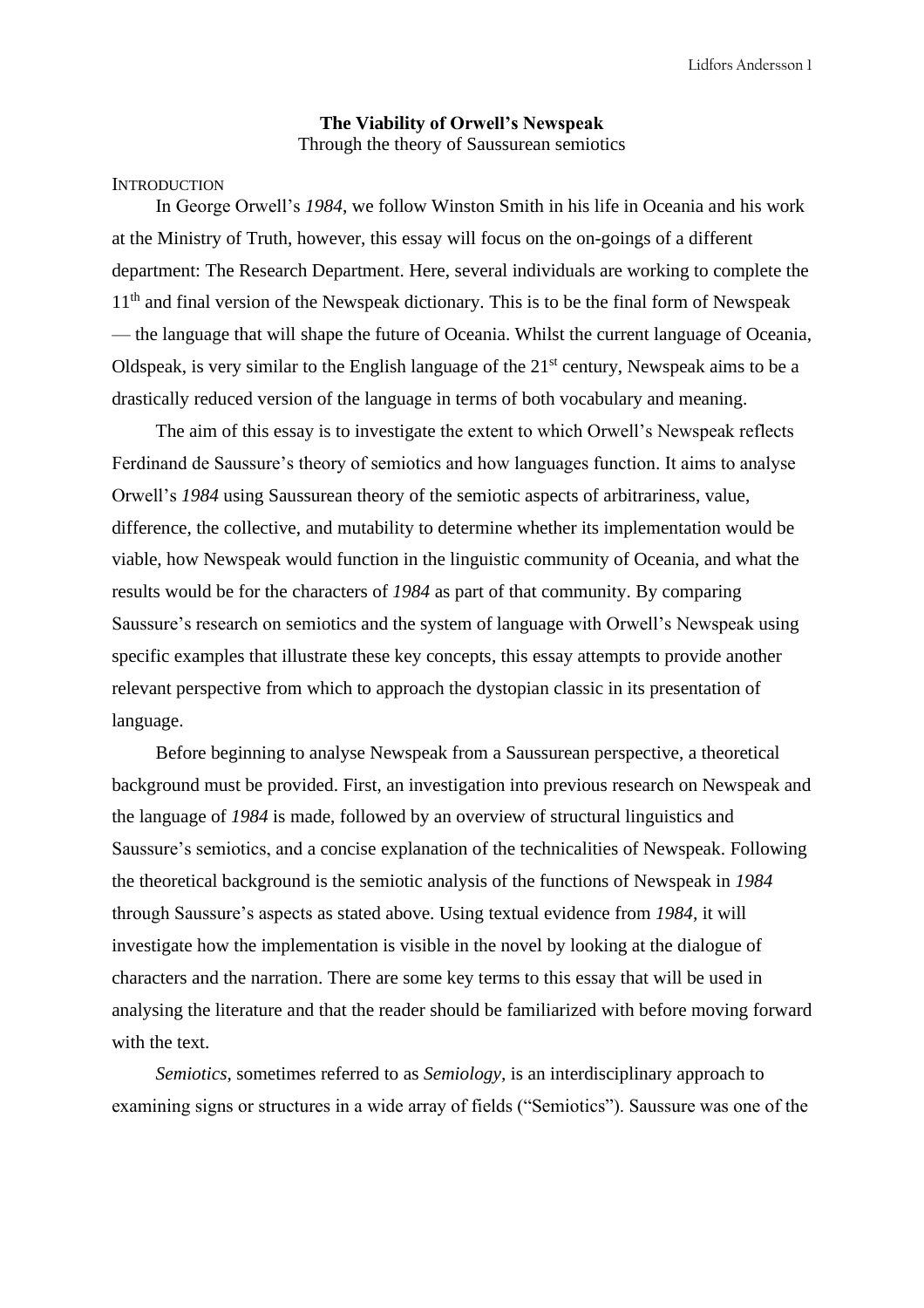founders of the theory, which looks at both the meaning of the symbols, but also at how they contribute to the larger structure of language. Saussure maintained that in language, a sign consists of two interconnected parts: the signifier and the signified.

*Arbitrariness* is the theory that in a symbolic sign, the relationship between signifier and signified is entirely arbitrary (Saussure 67) due to it being decided on by nothing other than the agreement within a linguistic community. In turn, the sign itself is arbitrary in the relationship to its referent. There is nothing in the signified that motivates a specific signifier, or a sign that is motivated by what it is a referent of (Sturrock 35).

The *value* of a linguistic sign, Saussure argues, is related to its place within the system of language, gaining its value through its relationship with other signs and their differences. The value of a word relates to the importance, or insignificance, that we apply to it and what identity we assign the sign (Sturrock 38).

*Difference* deals with how we understand the meaning of a word. The ability to identify the meaning of a linguistic sign or concept is based around our ability to contrast the *differences* between that word or concept with all other words or concepts (Tyson 213).

The *collective* is what Saussure posits as the linguistic community. It is only the collective that can dictate what we name linguistic signs, and what attributes we assign to them (Saussure 71-74). If the collective finds there is a need that is not being met in the language, they will implement necessary changes to the language.

*Mutability* is the language's ability to change (Saussure 74). Certain aspects of language, Saussure argues, lends itself to mutability, and others to immutability. Semiotic aspects such as the previously mentioned arbitrariness is one of the characteristics of language that lends itself to mutability by the linguistic community.

# <span id="page-4-0"></span>PREVIOUS RESEARCH AND SCOPE OF ESSAY

As a classic piece of literature, *1984* has been analysed and scrutinized for decades since its publication. Not in the least, Orwell's construction of Newspeak has been put under the microscope by many scholars, similar to the purpose of this essay. It has been widely established that *1984*'s Inner Party uses language as a means of oppressing and controlling its citizens, as seen in the research of Courtine, Blakemore, Fowler, Lang, Shippey, and Pool & Grofman to mention a few. Similarly, it is also established that the reduction and changes to the vocabulary is done in a way as to limit the citizens of Oceania's ability to express free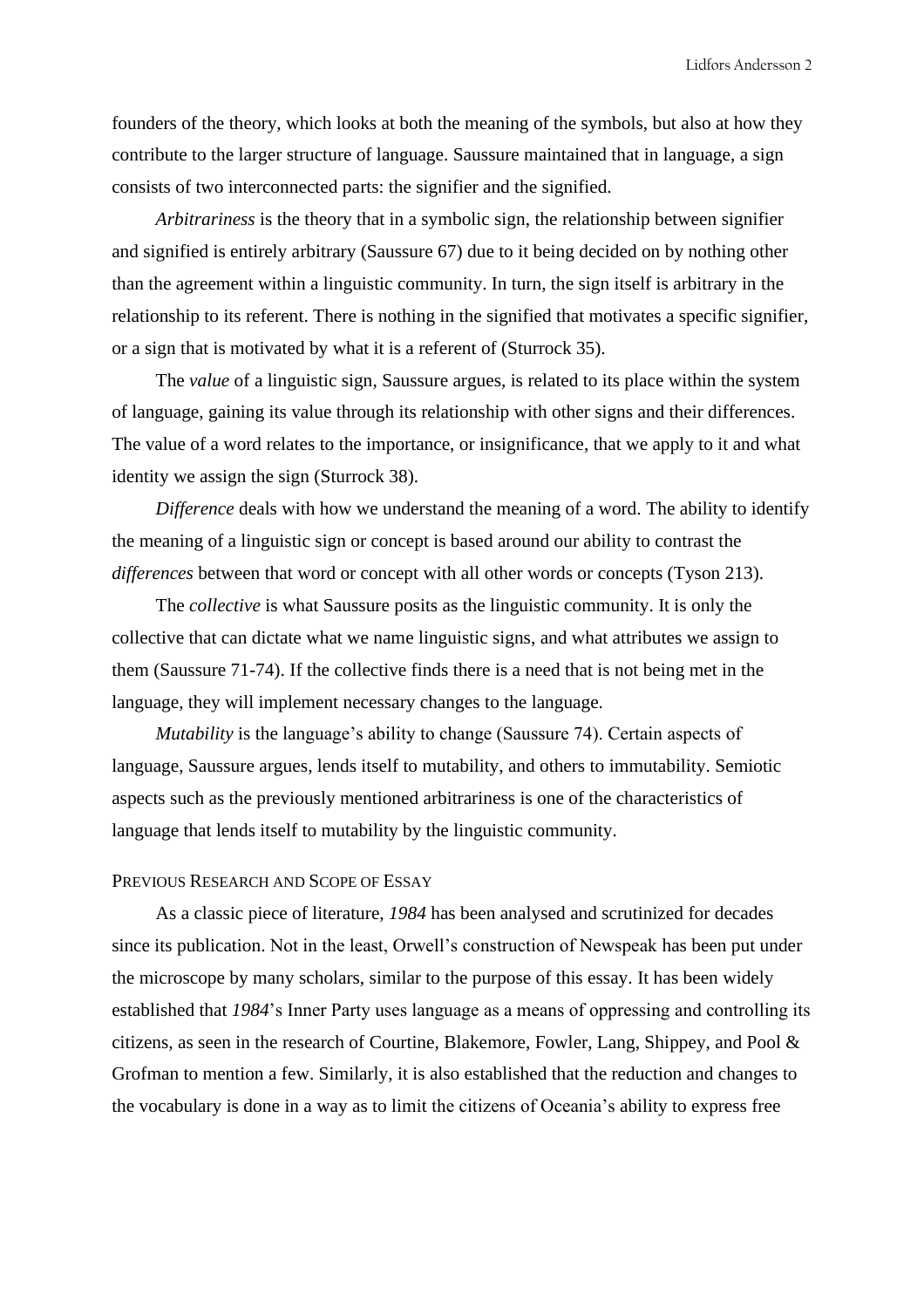thought — to stop the possibility to think anything other than what is in line with Ingsoc, the totalitarian political system of the country.

Courtine, among others, argues that totalitarian regimes aim to keep people under surveillance and control that is both visible and invisible (70). With Newspeak, this control is the unseen one that is unconsciously establishing itself in the citizens of Oceania. His research argues that the limitations in language will limit the room for the resistance of totalitarian regimes, stating "Power must thus become master of language since language is the living memory of man and offers him a space for inner resistance" (70). Like Courtine, Lang states that "Language, in other words, is a mirror of society and its history" (170-171), arguing that if one can control the language, one can control society. Thus, the control of language is ultimately the final step to a perfected totalitarian power (Courtine 71; Blakemore 349). Blakemore further expands on what the process of the reduction of a language looks like, and argues these changes mean that the Inner Party will never stop working on 'fixing', or rather destroying, the language (354), because the satisfaction of eliminating individual thought will never be fulfilled.

While these conclusions align with the structural linguistic perspective of this essay, their research does not delve into what aspects of Orwell's language ensures that it functions as a means to shape how Oceanian citizens think. Then, this essay aims to investigate what aspects of Newspeak gives language such power, and how or to what extent they align with Saussure's theory of semiotics as to provide a new standpoint of approaching this iconic piece of literature. It will use this research to conclude whether the Inner Party's implementation of Newspeak is viable.

Shippey argues that Orwell's appendix on Newspeak suggests that the relation between words and their meaning are one-to-one correspondences (244). This is, however, not entirely true. Rather, the appendix states that one of the goals of Newspeak is to *create* one-to-one correspondences between words and their meaning by reducing the language. Shippey goes on to state that the true relationship between words and their meaning is a question that remains fascinating, suggesting it is one that is yet to be answered (244). Using the aspects of Saussurean semiotics, this essay strives to fill this gap in research by arguing what this relationship is, how it can be seen in the novel, and how it is acknowledged by the Inner Party in the development of the Newspeak dictionary.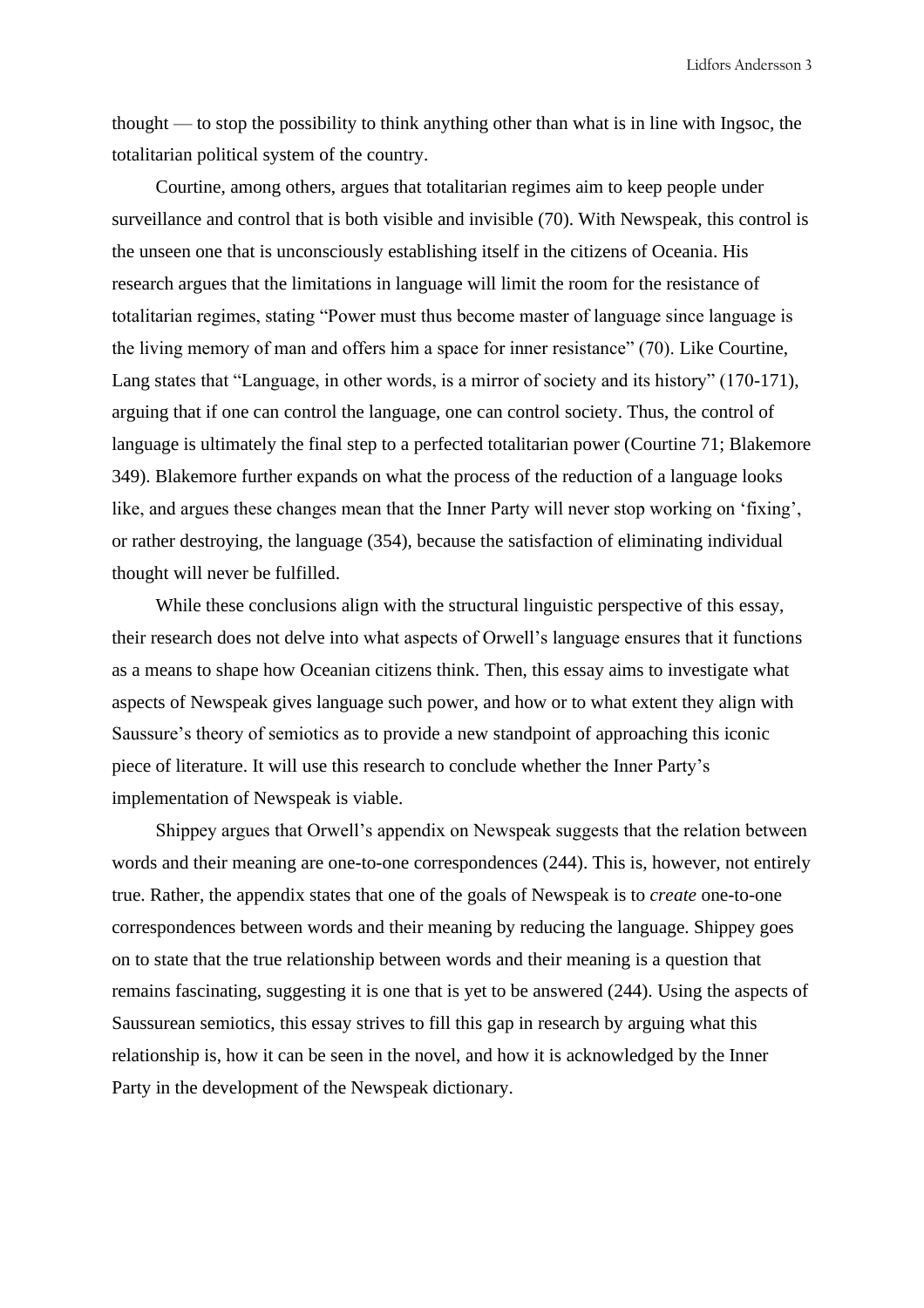Lang perhaps poses research that is in closest relation to what this essay proposes. Arguing that the language we have available to us will shape our minds and way of thinking (171-172), Lang dabbles in the theory of structural linguistics that suggests that language shapes how we see the world. Thus, as Lang maintains, having a limited vocabulary will limit ones world view because if we lack the means to formulate or think of an idea, it is likely that we also will accept the world for what it is, which in turn is "quite exactly, what a totalitarian system desires and commands from its citizens" (Lang 171-172). This essay aims to continue on the theories presented by Lang by looking at what aspects of language that causes the linguistic system to gain such an important role, or what causes an individual to accept language change or assimilate it into their vocabulary.

Several researchers of Orwell's presentation of Newspeak in *1984* also argue that it is presented in a satirical manner (Courtine 72; Fowler 93; Shippey 233). It is relatively wellknown that Orwell borrowed his ideas of Newspeak from C. K. Ogden's "Basic English", an experiment at reducing the English language to a vocabulary of just 850 words (Courtine 72), and that share many similarities with Newspeak. Orwell, who was at the beginning quite interested in Ogden's ideas, "grew disenchanted and turned away" (Courtine 72) from the ideas presented due to drastic disagreements on the purposes of language. It is argued that, when Orwell began writing *1984,* he used Ogden's Basic English and presented it in a satirical and extreme manner in the shape of Newspeak*.* Whether Newspeak is presented as a jab at Ogden and in a satirical manner, while interesting, is not relevant to this essay, as the focus is not on what Orwell thought of Newspeak, but rather *how* such a language functions through the perspective of Saussurean views on language, and how we can see these aspects at play in the citizens of Oceania.

Whilst Saussure's research is almost a century old, much of his theories hold true today and have become essential to any linguistic study. Moreover, his theories were highly relevant during Orwell's time and when the book was first published, and therein lies the choice to employ his theories for this essay. At a glance, we can observe several similarities between the construction of Newspeak and Saussure's theory, and so it is reasonable to further research what they are, and where they differ. By using Saussure's research on semiotics, this essay attempts to fill a gap in research that examines how Newspeak functions and whether the Oceanian culture would allow for such a language to viably develop. Thus,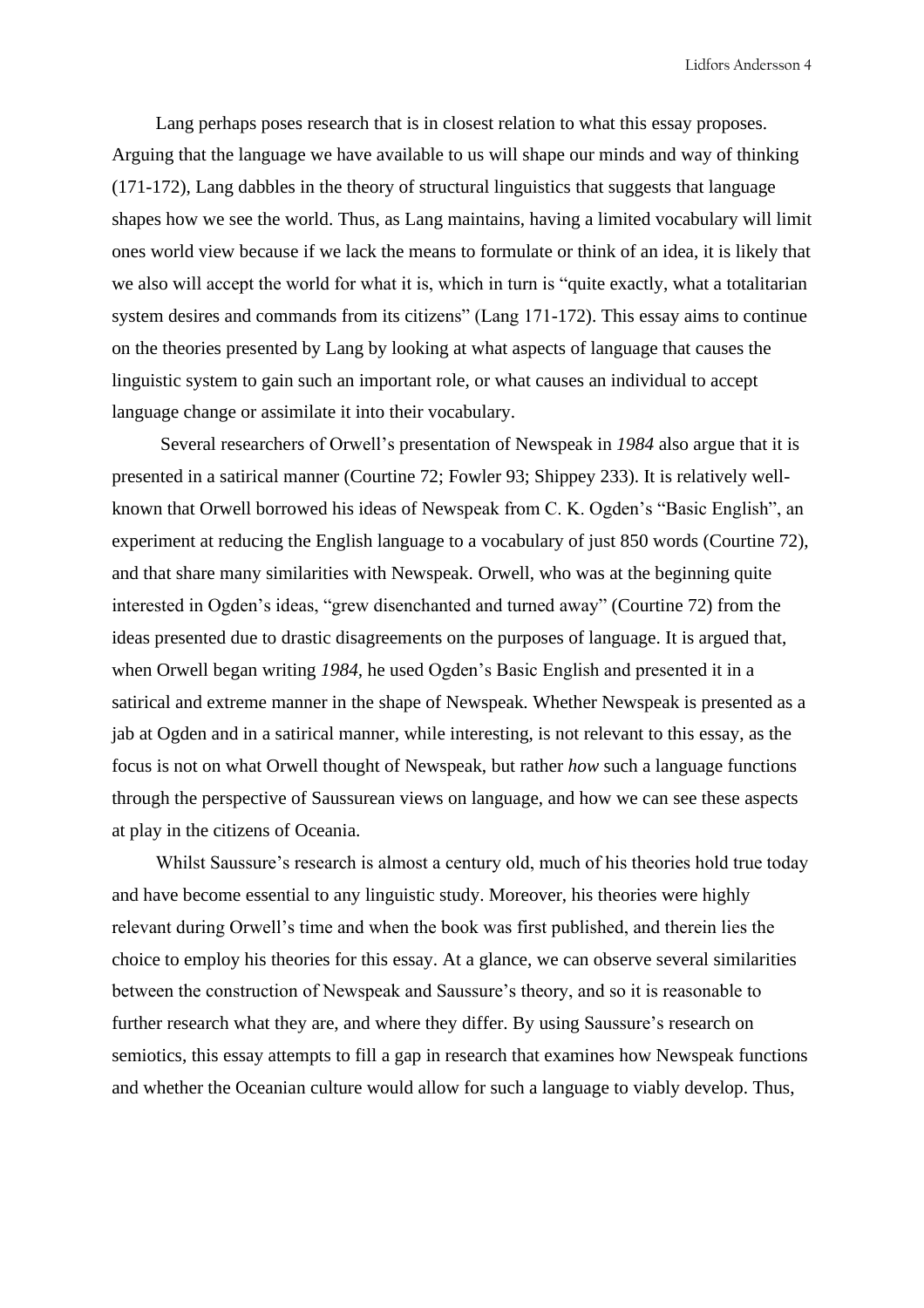this essay will be one among many who analyse Orwell's language, but which aims to do so from the viewpoint of Saussure's ground-breaking linguistic research to provide a new perspective of reading Orwell's *1984* and the ideas of language presented.

# <span id="page-7-0"></span>STRUCTURAL LINGUISTICS, SAUSSURE, AND SEMIOTICS

Our experiences of the world are not *discoveries*, but *creations* of different structures in the human mind, according to structuralist theory (Tyson 214). Structural linguistics grew as a way of studying human cognition and communication. It studied the way meaning is constructed in language and how it differs between cultures. One of its forefathers, Saussure, is considered by many to have provided revolutionary changes to the field of linguistics as a whole (Sturrock 5), not in the least as the creator of the ideas that form the study of signs – semiotics. He moved the field of linguistics from being a strictly philological field of study to the study of languages as they exist now, *synchronically* (Saussure 101), as systems whose structures can be studied in their current state. That is one of the primary goals of structural linguistics: to investigate the very rules that determine what language is and how it functions in our every-day use, the structure of the language as a whole (Tyson 213).

Saussure came to the understanding that we need to study language as a system of structures, where each word has a relationship to another, and how each part, like a word, contributes to the whole language (Tyson 213). The structuralist perspective then brought with it, at the time, a new way of looking at language; by examining the rules that constitute the language, how it is structured, and how each part functions to contribute to the system. Saussure's thoughts on the field of linguistics are expressed in his *Course in General Linguistics*, which was released posthumously by his students (Fry 96).

Some of the revolutionary thinking about language that Saussure birthed was that "language is not a function of the speaker; it is a product that is passively assimilated by the individual" (Saussure 14). In turn, language is never available for the individual to change or dictate, as language is considered a possession of a societal group, never of a single individual. Blakemore further develops this in his "Language and Ideology in Orwell's *1984"*  stating that Orwell's novel creates a linguistic ideology based around this theory that humans themselves are linguistic and conceptualizes the world through the language itself (349).

In *The Course in General Linguistics,* Saussure birthed the field of semiotics. Crucial to Saussure was the perspective that words are not just used to refer directly to an object or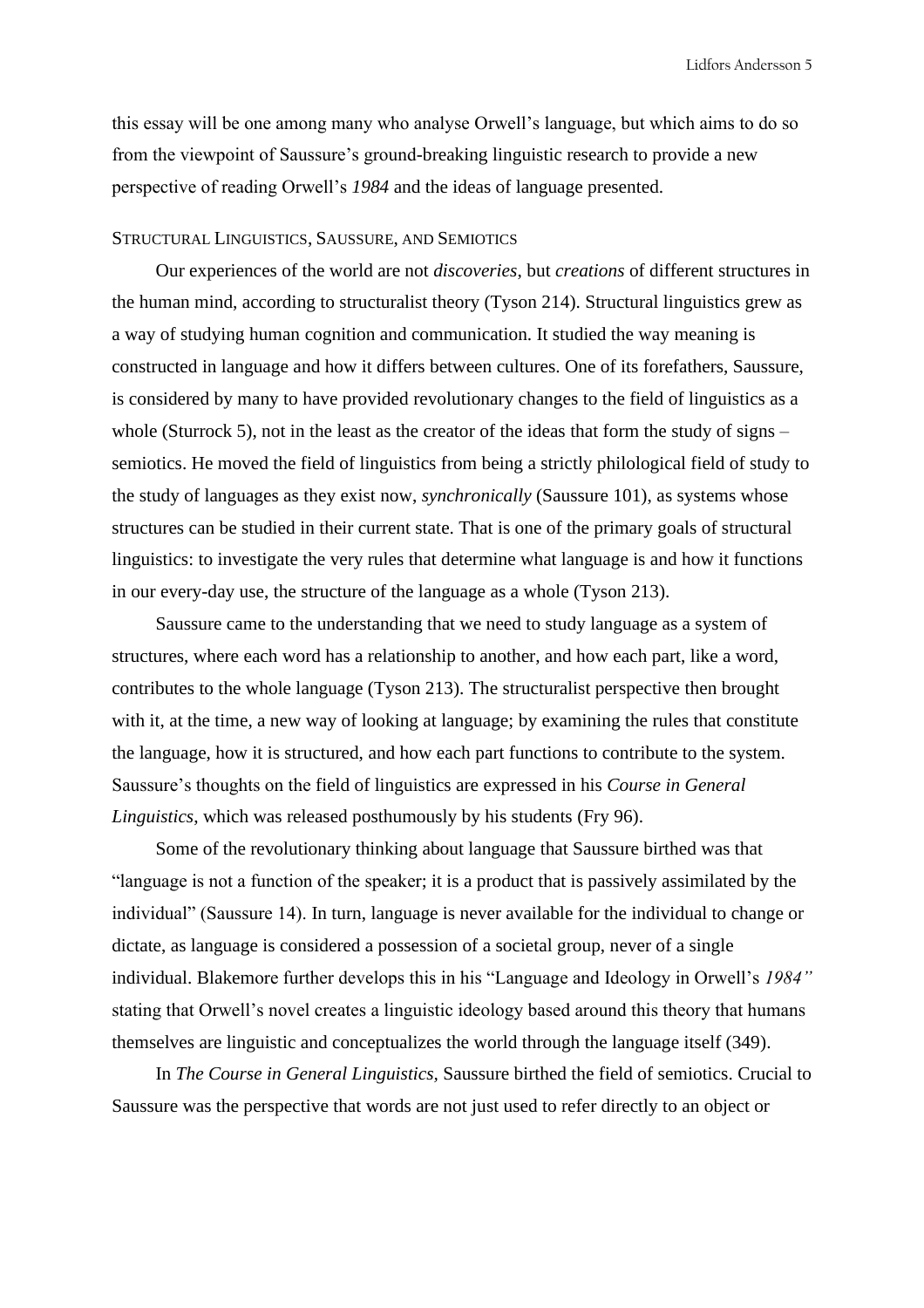abstract idea (Tyson 213). Rather, a word is a linguistic sign consisting of two interconnected parts: the *signifier* and the *signified.* The *signifier* is the *sound-image*, usually expressed through a linguistic item, but which could be objects, gestures, sounds, and images. The *signified* is the concept that the *signifier* refers to. Saussure illustrated this through a simple image (Saussure 67). Above a line, is the concept - the signified. Below the line is a soundimage - the signifier. Together, these coexist and are interdependent. To exemplify his idea, the word "tree", whether written or spoken (apostrophes used to signify the linguistic item, not the object) is the signifier, whereas the tree that we can see, the object existing in the world that we apply the sound-image to, is the signified. Only when the two are combined can they become a word – a sign. This is semiotics in a very simplified sense.

# <span id="page-8-0"></span>THE TECHNICALITIES OF NEWSPEAK

The Ministry of Truth, whose name like the others is ironic, dealt more so with the constructions of lies than with delivering truths, but its official purposes were delivering "news, entertainment, education, and the fine arts" (Orwell 7). Underneath the surface, however, was an organization working hard to control the conscious thoughts of Oceania's citizens through propaganda. Minitrue, as it was also called, had several different approaches to spreading its misinformation. Most interesting to this thesis, though, is the work ongoing in the Research Department. We are first introduced to this department through Winston's meeting with Syme (Orwell 63) who is working on the development of the  $11<sup>th</sup>$  and final edition of the Newspeak Dictionary (Orwell 66). Newspeak was a development from the English language, Oldspeak, into a concise and more controlled version of itself. Newspeak is to be so different from that of Oldspeak that people would have to relearn the language in order to understand it and communicate coherent thoughts (Orwell 66). This was to be a lengthy development, with its final implementation not completed until the year 2050.

Newspeak was not the expanding of an existing language or the natural development of a language. Rather, it dealt with the destruction of a language. The purpose was to assist and support the ideological bias of Ingsoc by forcing the use of Newspeak. When conversing with Winston in the canteen of the ministry, Syme explains the true purposes of Newspeak

You think, I dare say, that our chief job is inventing new words. But not a bit of it! We're destroying words – scores of them, hundreds of them, every day. We're cutting the language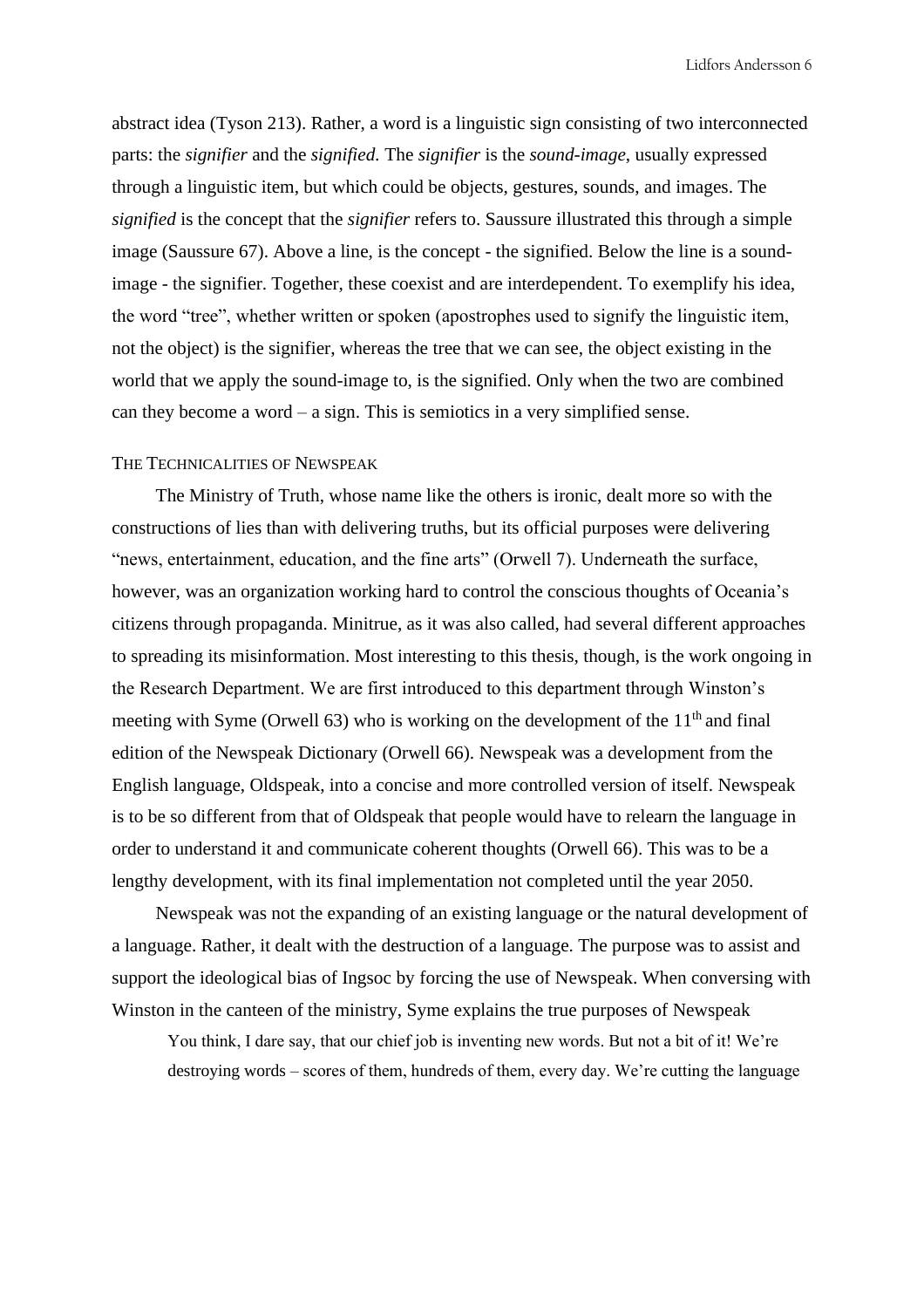down to the bone. The eleventh edition won't contain a single word that will become obsolete before the year 2050. (Orwell 66)

The natural development of a language generally follows the opposite direction of this, adding hundreds of new words and concepts to a language's lexicon and dictionary each year (Zazulak). Then, as opposed to evolving the range of concepts and ideas of a language, Newspeak aims to reduce its vocabulary dramatically, allowing for less variety and range in the language. This aligns with its purpose of using language as a medium to control thoughts and reduce the room for free thinking in the individual (Orwell 392). The Inner Party believes a smaller pool of words would result in reducing the ability to voice or think any concepts or thoughts not in line with the Ingsoc ideology; *Crimethink* in Newspeak (Orwell 392).

In the appendix on Newspeak, we follow the process of creating Newspeak outside of the story's narrative, which provides invaluable explanations of the technicalities of Newspeak and how the Ministry of Truth is operating in its treatment of language. The vocabulary was to develop into something that gave each word a constructed and exact meaning while excluding any other meanings or connotations related to the words (Orwell 392). What helped this restriction was the deletion of words that could be removed in the existence of a purely Ingsoc ideologized vocabulary.

In part, there were new additions to the vocabulary, but its primary goals lie in the elimination of words that are deemed unnecessary or could be used for *crimethink* or *thoughtcrime;* thinking, or voicing, non-conformist opinions. To a contemporary English speaker in the  $21<sup>st</sup>$  century, it may be hard to visualize what such a change would entail, but a good example lies in the word *free:* 

The word *free* still existed in Newspeak, but it could only be used in such statements as 'This dog is free from lice' or 'This field is free from weeds.' It could not be used in its old sense of 'politically free' or 'intellectually free' since political and intellectual freedom no longer existed even as concepts, and were therefore of necessity nameless. (Orwell 392).

These limitations in the language ensured that any unorthodox or philosophical conversation would be near impossible. The words that remained expressed direct and simple thoughts, often actions or concrete objects (Orwell 394). Then, its purpose was to create orthodox one-to-one correspondences of the language, which in a sense disabled the citizens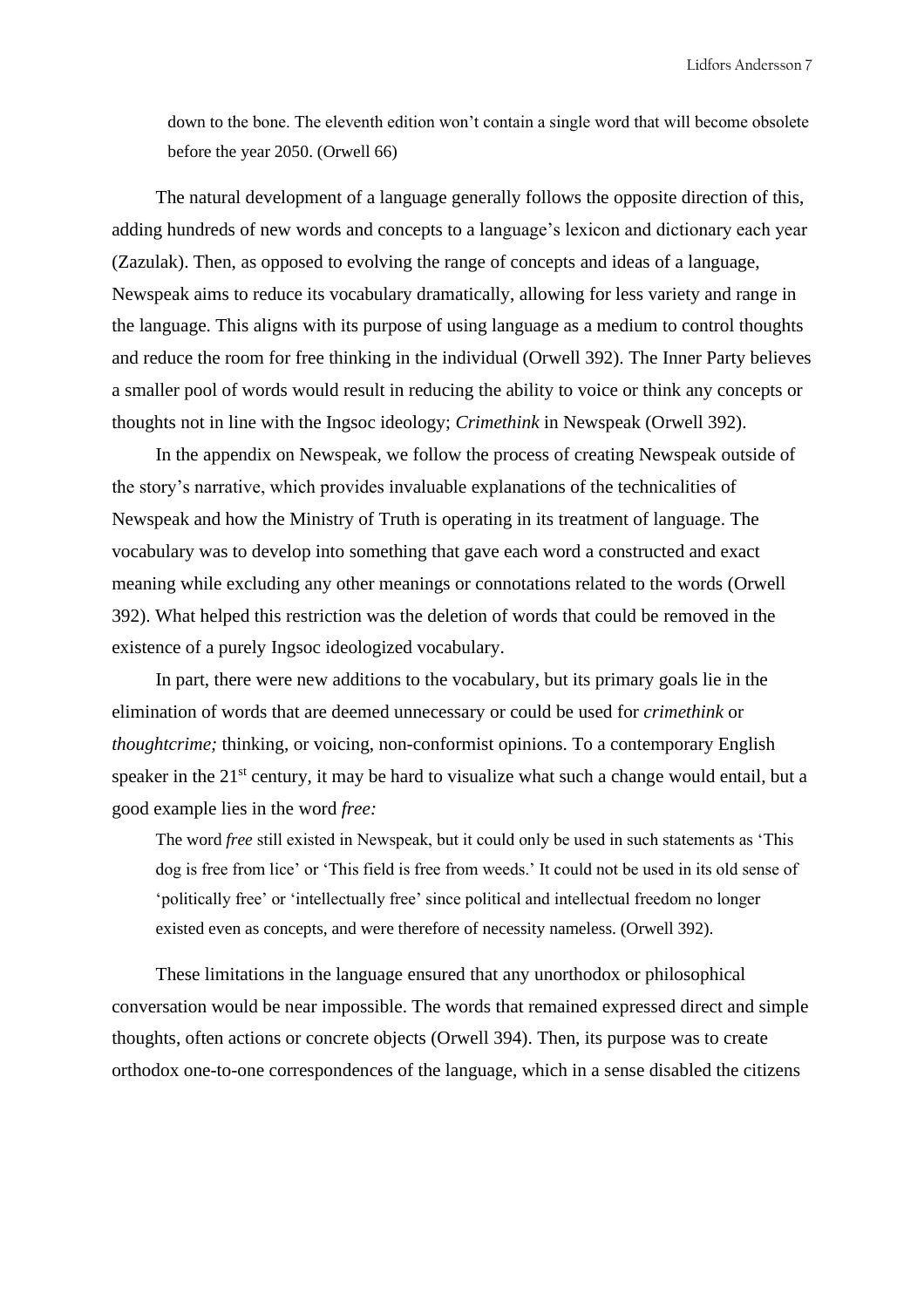of Oceania from thinking or formulating anything outside of what the Inner Party had determined to be the meaning of the word in the Newspeak dictionary.

# <span id="page-10-0"></span>SEMIOTIC ANALYSIS OF *1984*

Saussure attributes a wide array of aspects to the sign that explains how they function, how their meaning is formed, and how each sign contributes to the overall system of language. These aspects will be explained, and the research will then be used to analyse and compare them with textual evidence from *1984* and its appendix to better our understanding of how Newspeak functions and whether Orwell's language aligns with Saussurean theory, and, in turn, whether its implementation is viable. The aspects that will be considered are arbitrariness, value, difference, the collective consciousness, and mutability. The following analysis will discuss specific textual examples that illustrate how these concepts can be related to *1984.* There are, however, some observations that need to be taken into consideration when analysing the narrative of *1984* from the perspective of Newspeak as an implemented language in Oceania.

Firstly, the narrative perspective of *1984* is third-person limited omniscient. This means that the narrator is outside of the book itself, and thus, any phrasing or words voiced by the narrator cannot be analyzed to decide whether Newspeak is being successfully implemented or not. Blakemore argues that the party's effort to control the individual's mind through language is subverted by the "Oldspeak narrator who asserts the linguistic "past" (349) and that the messages of the narrator function as a protest of the linguistically controlled society. There are, however, little to no indications that the narrator is at all part of the Oceanian society, or that the narrative language is used in order to subvert or comment on Newspeak, and for that reason, there will be no comments on the language of the narrator. We can, however, use the narrative voice to highlight the contrasts between what we as a reader can understand of Newspeak, and how the characters observe the language. Outside of this, the dialogue will be the only way in which we can interpret how Newspeak as an existing language functions within Oceania.

Secondly, it is important to consider that the novel plays out in 1984 and the Inner Party's goal is not to have the language fully implemented for another 66 years, in the year 2050. Thus, it is an impossibility to observe whether the citizens of Oceania will embrace the language as their own. Rather, the observations that we *are* able to make is whether there is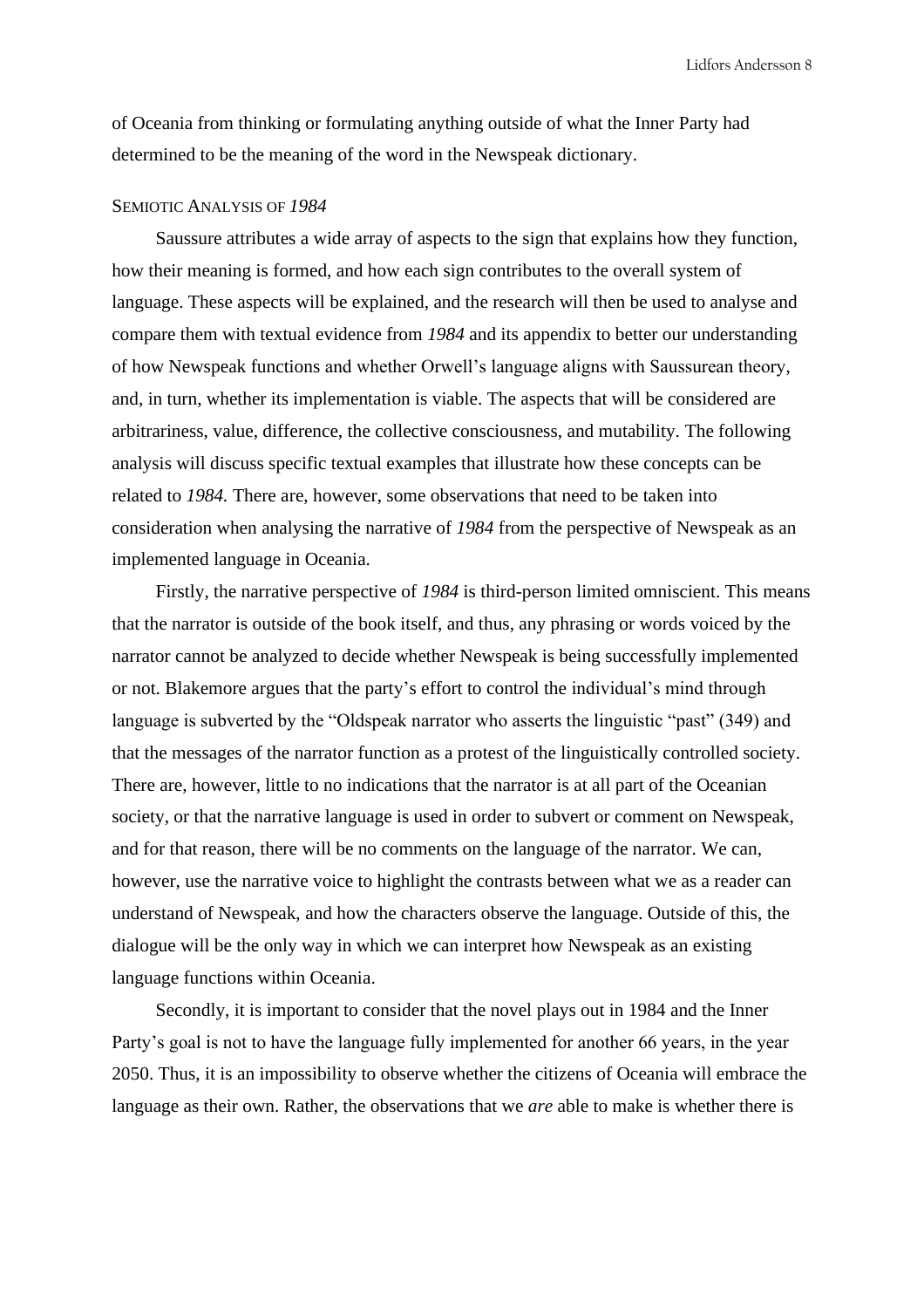an awareness of what is happening to the language and whether the individuals, at least those of the Inner and Outer Party, have begun adopting the Newspeak terminology. As mentioned previously, the following aspects will also be used as a means to observe whether Orwell's fictional language of Newspeak is a plausible construction, and how such a language would function, and the results it would have on the citizens of Oceania should it be implemented.

# <span id="page-11-0"></span>**ARBITRARINESS**

The relationship between the signifier and signified of a linguistic sign is wholly arbitrary (Saussure 67) as there is no natural connection between the two. Similarly, the relationship between the sign and its referent is also arbitrary. The conventions of a community are ultimately what decide the denotations and potential secondary meanings of a sign (Tyson 218). Saussure further argues that while the linguistic sign is arbitrary, it cannot be changed by a single individual once it has been established in a "linguistic community" (Saussure 68). Because of the arbitrary nature of linguistic signs, their meaning must be learnt by the speakers of a language through the help of other linguistic signs, or with the help of instruction from those more knowledgeable (Sturrock 84).

Together with the Structuralist perspective that it is indeed language that determines how we see the world, and not the world itself determining how we use language, then this arbitrariness is equally important when looking at different language communities. Because languages differ in their vocabulary and signs, no two language communities will interpret the world in similar ways (Sturrock 37). Sturrock further argues that this arbitrariness may be a "more radical matter than it is sometimes realized, because it establishes the autonomy of language in respect of reality." (36). A structuralist stance on language would disagree with the conception that language is a system consisting of a "conventional item-by-item naming of the contents of the world around us." (36), which is, however, one of the purposes of Newspeak's development (Orwell 392). They go on to state that only in a limited sense could this theory of language as a nomenclature be plausible if one

restricts the inventory of things waiting to be named to straightforward categories of physical objects or actions. If a language were all nouns and verbs, the argument might hold. But because languages contain other categories of sign, and because the signs enter into complex logical relations with one another when they are used, the nomenclature argument becomes wholly inadequate. (Sturrock 36)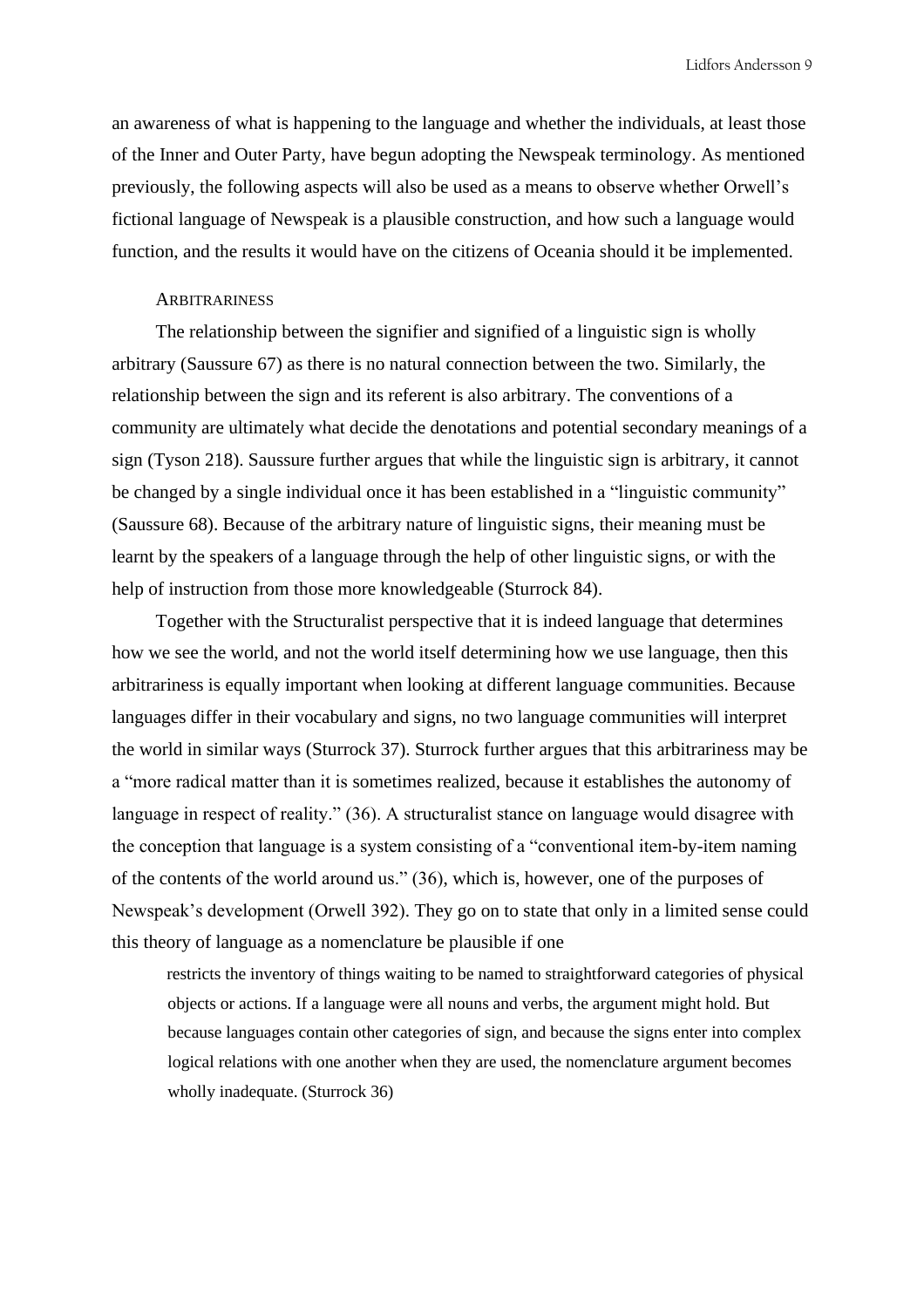While this may make the argument of nomenclature redundant when looking at most, if not all, non-fictional languages such as English, the argument may hold up more so when looking at the case of Newspeak. Looking at *1984*, we see that one of the goals of Newspeak is to essentially remove all parts of speech apart from nouns and verbs, only allowing for affixes to determine any other function: "adjectives were formed by adding the suffix -ful to the noun-verb, and adverbs by adding -wise" (Orwell 394). Few adverbs from Oldspeak remained, resulting in little to no distinction, interchangeability, between words and their parts of speech. The other half of the nomenclature argument; the complex logical relations between signs, is another aspect of the language that the Inner Party strives to demolish. With Newspeak, we see that what is happening to the language is that linguistic signs have their meaning "far more rigidly defined. All ambiguities and shades of meaning had been purged out of them" (Orwell 393), they express only "*one* clearly understood concept" (393), and the purpose of the signs became to express simple and direct thought. Then, Newspeak seems to resist the idea that there needs to be a complex yet arbitrary relationship between linguistic signifiers and signifieds. It does so by forcibly implementing changes to the language that Saussure and Sturrock argue are implausible.

This is in stark contrast to the functions and purposes of the English language, and the arguments that Saussure makes of the complexity of signs have all but been destroyed with Newspeak. Then, Newspeak would quite closely resemble the one-to-one correspondence between linguistic items and their respective concepts in the world that this theory proclaims. Saussure's theory indicates that should the Inner Party be successful in their implementation of the final form of Newspeak, this would result in a language without complexity or logical relations, where the individuals of Oceania have no competence to formulate any thought outside of those in ideological alignment with the Inner Party, because the individual knows of no such possibilities, no such linguistic signs, as to formulate anything else.

# <span id="page-12-0"></span>VALUE

Saussure suggests that the value of these signs are directly related to their place within the structure and the system of language, gaining further quality through the multiple relations that the sign has with other signs of the target language (Sturrock 38). Linguistic signs do not possess the sufficiency to have value in their independent form, as the sign is defined by everything that it is not (Sturrock 39). He takes care to draw attention to the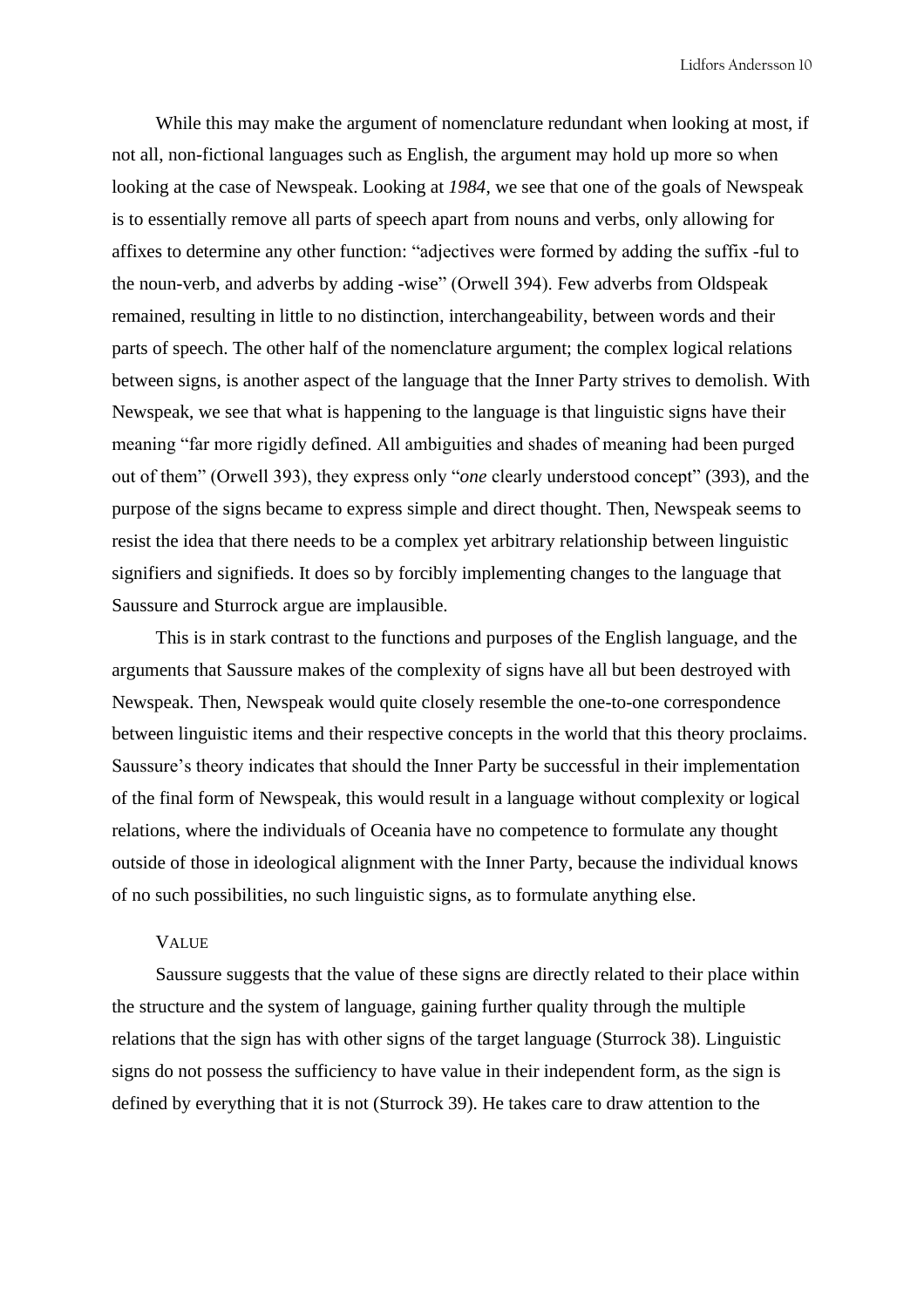distinction between signs and signification, noting that the latter term is used when looking at the application of the sign into the world.

Further, Saussure exemplifies this value by using two examples that each shows us how the *value* of a sign can be distinguished, but also how it closely relates to the *identity* of a sign. First, he brings up a comparison of the English and French words for sheep (Saussure 115-116). He argues that while both share "signification" they do not have the same value. The English word for a piece of lamb served on a platter is titled *mutton* and not *sheep.*  Modern French does not share this distinction between the sheep that is alive walking the pastures and the one that is being served as food, both using the signifier *mouton.* This means that the English language makes a distinction that the French does not, and there is a different relationship between the two signs that is not present in French. This results in languages assigning different values to words.

Another example that again shows us the value we assign words, but from a different perspective is Saussure's example of a chess-piece (Saussure 110). On its own, a chess-piece has no value; it is when it is employed in the game of chess where it becomes a "real concrete element" (Saussure 110) embedded with *value*. Should the chess-piece however be destroyed, it could be replaced by something that shares a resemblance to it, or even just of an appropriate size. This illustrates how the value is not in the object of the chess-piece itself but in the qualities and the identity that we attribute to it. As Saussure puts it, "We see then that in. . . systems like language. . . the notion of identity blends with that of value and vice versa." (Saussure 110).

Using Saussure's terminology of *values* in linguistic signs, we can analyse the values of Newspeak in *1984* and whether the two align. Syme argues that many of the words currently existing in Oldspeak will become obsolete (Orwell 66) and unusable. Further, the principles of Newspeak indicate that in the reduction of the vocabulary size, they will be successful in reducing the room for free thinking in the individual (Orwell 392). However, like the chesspiece in Saussure's example, destroying or removing the word will not remove its value or identity. This indicates that the effects that Newspeak strives for in abolishing what they call *crimethink* is not entirely feasible, or rather, that if the goal is to destroy the *value* and *identity*  that we attribute to words, they need to do more than simply destroy the linguistic signs as the linguistic community may assign the value to a new signifier to suit their needs.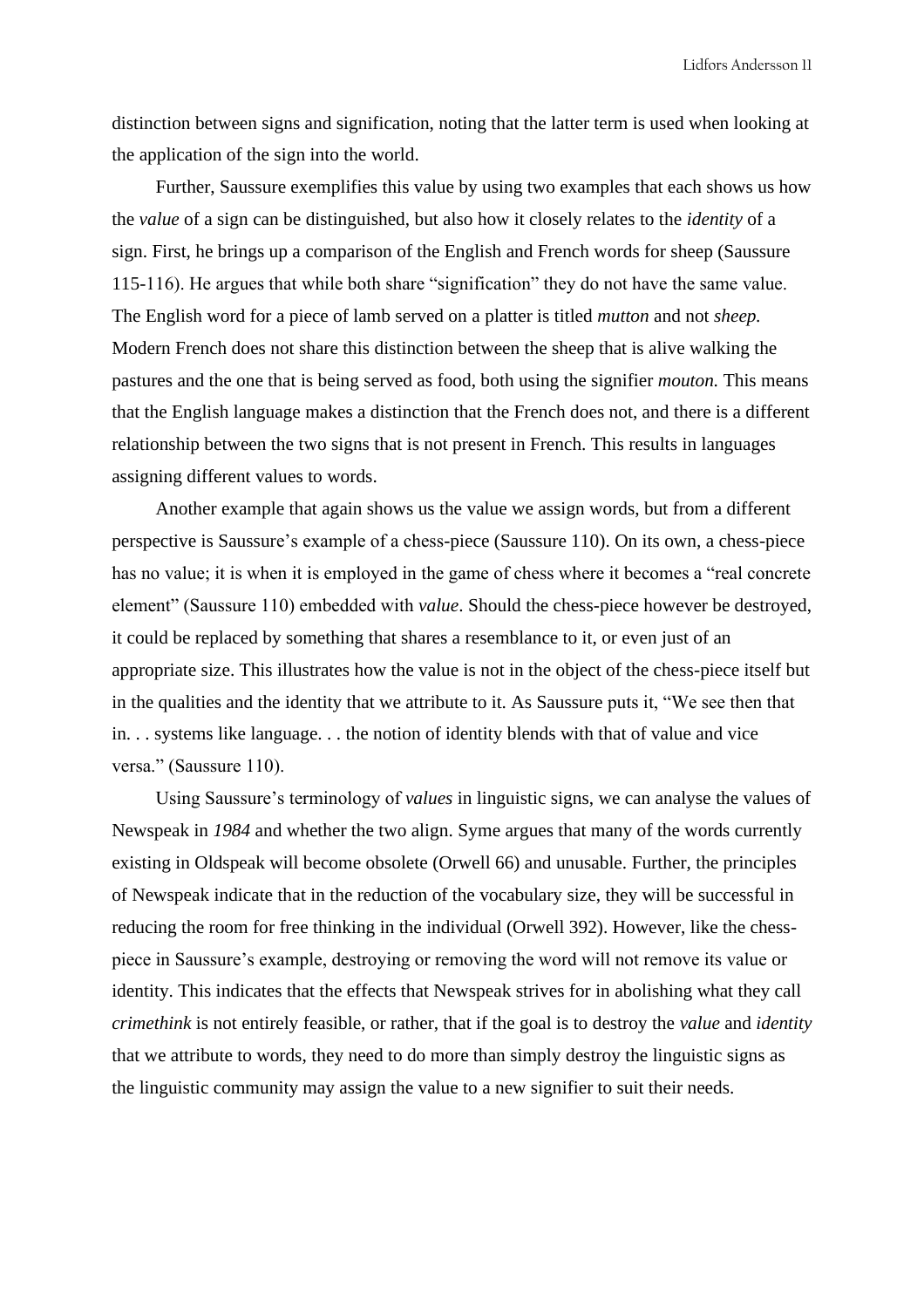This then becomes the ultimate weakness in the feasibility of the development of Newspeak. Taking the example represented when arguing in abolishing the values that we, in English, assign to the word *free*, the appendix argues that its only use would be found in "such statements as 'this dog is free of lice'" (Orwell 392). The values of political freedom or intellectual freedom were supposedly abolished because of the removal of non-conformist words and concepts. However, it does not explain how it does this outside of the destruction of words; which, as indicated, may not be enough to remove the *value* and *identity* of the word.

This is not to say that all words would face such struggles, however. Simpler changes like removing the noun *thought* (Orwell 394), and having the verbal form replace its noun form using the word *think* would likely not face the same difficulties, because the *value* and *identity* we assign to these two words are to a larger extent one and the same; they are simply different parts of speech recognized by different signifiers. Similarly, new creations of words consisting of verbal shortcuts in the shape of compound words would find less difficulty in this respect as the value and identity of the words have their origin in the Newspeak dictionary – by being their own creations, the Inner Party can to a certain extent assign the values and identity of the concepts in accordance with their political agendas.

There may even be difficulties here, nonetheless, as many of the compound words found in *1984* consist of two words with already assigned identities, such as *goodthink*  (Orwell 400). Both the words *good* and *think* are familiar linguistic signs that to English speakers, or Oldspeak speakers, already have assigned *value* and it is not certain that these values are destroyed in the transition from two individual concepts to one compound word. Overlooking this aspect of language and words may halt the implementation of Newspeak in that society will ultimately find a way to assign these values to other signifiers according to the needs of the linguistic community.

Furthermore, if we return to the scene at the canteen where Winston meets Syme, Winston overhears someone in the distance conversing in Newspeak, and this is the first time we can observe the language being used within conversation in *1984* and not through written means. On explaining what this sounded like to Winston, the narrator states that

"from the stream of sound that poured out of his mouth it was almost impossible to distinguish a single word. . . it was just a noise, a quack-quack-quacking. And yet, though you could not actually hear what the man was saying, you could not be in any doubt about its general nature. .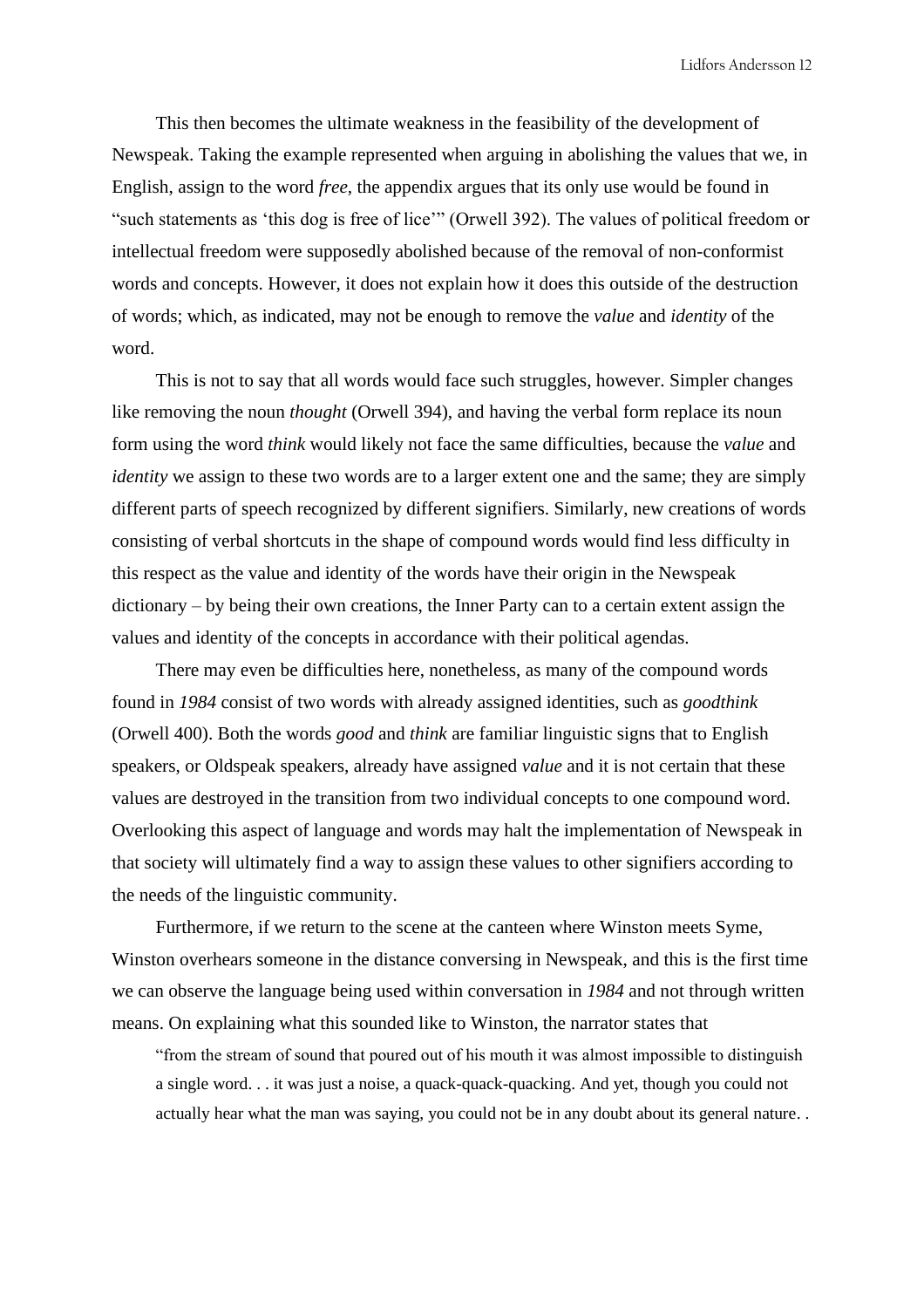. you could be certain that every word of it was pure orthodoxy, pure Ingsoc. . . It was not the man's brain that was speaking, it was his larynx. The stuff that was coming out of him consisted of words, but it was not speech in the true sense: it was a noise uttered in unconsciousness, like the quacking of a duck." (Orwell 70-71)

While Winston is able to identify the noise as Newspeak, he cannot comprehend what the man is communicating, outside of knowing it is in line with Ingsoc ideology. This is in part due to his lack of understanding of the values and identities of the words, and not necessarily because the words themselves are foreign to him. With the political vocabulary largely consisting of newly coined compound phrases, euphonic in nature but which strived to provide monotonous and easy-to-produce speech (Orwell 397), it is likely that much of what Winston heard was unintelligible. Like mentioned, the compound words of the vocabulary such as *goodthink* (Orwell 400) already existed in the Oldspeak words of *good* and *think,* yet the values assigned to them are entirely different in Newspeak. Because of the drastic change in the values of the linguistic signs, Winston's observation of Newspeak seems entirely foreign and unintelligible.

On Winston's comments that it was not the man's brain, but his larynx, that was speaking, we can see that the Inner Party's agenda is beginning to work. The monotonous vocabulary allowed for speech that was "independent of consciousness" (Orwell 402). Thus, those working with Newspeak believed that by making speech simplified in both form, denotations, and tone, they could "diminish the range of thought" (Orwell 393) and make the language devoid of all meaning by the removal of the value and identity of words. The results would then be, as Winston puts it and the aspect of value suggests, a production of sound rather than of thought or meaning.

As a reader of *1984*, we can observe the ironies of words presented in the novel like the names of the Ministries: miniluv, minipax, minitrue, and miniplenty (Blakemore 352). We understand that these terms are contradictions of themselves in that the Ministry of Love deals with war, the Ministry of Truth deals with lies, etc (Orwell 283). The irony of these words, however, is something that Winston is entirely unaware of, proven by him simply treating them as abbreviations. Winston and other Oceanian citizens are "ignorant of the historical meaning of words, as the Party's assault on Oldspeak slowly removes the accumulated historical meanings" (Blakemore 352). Winston misses the significance of these phrases because the Oldspeak values and identities of those words no longer exist when the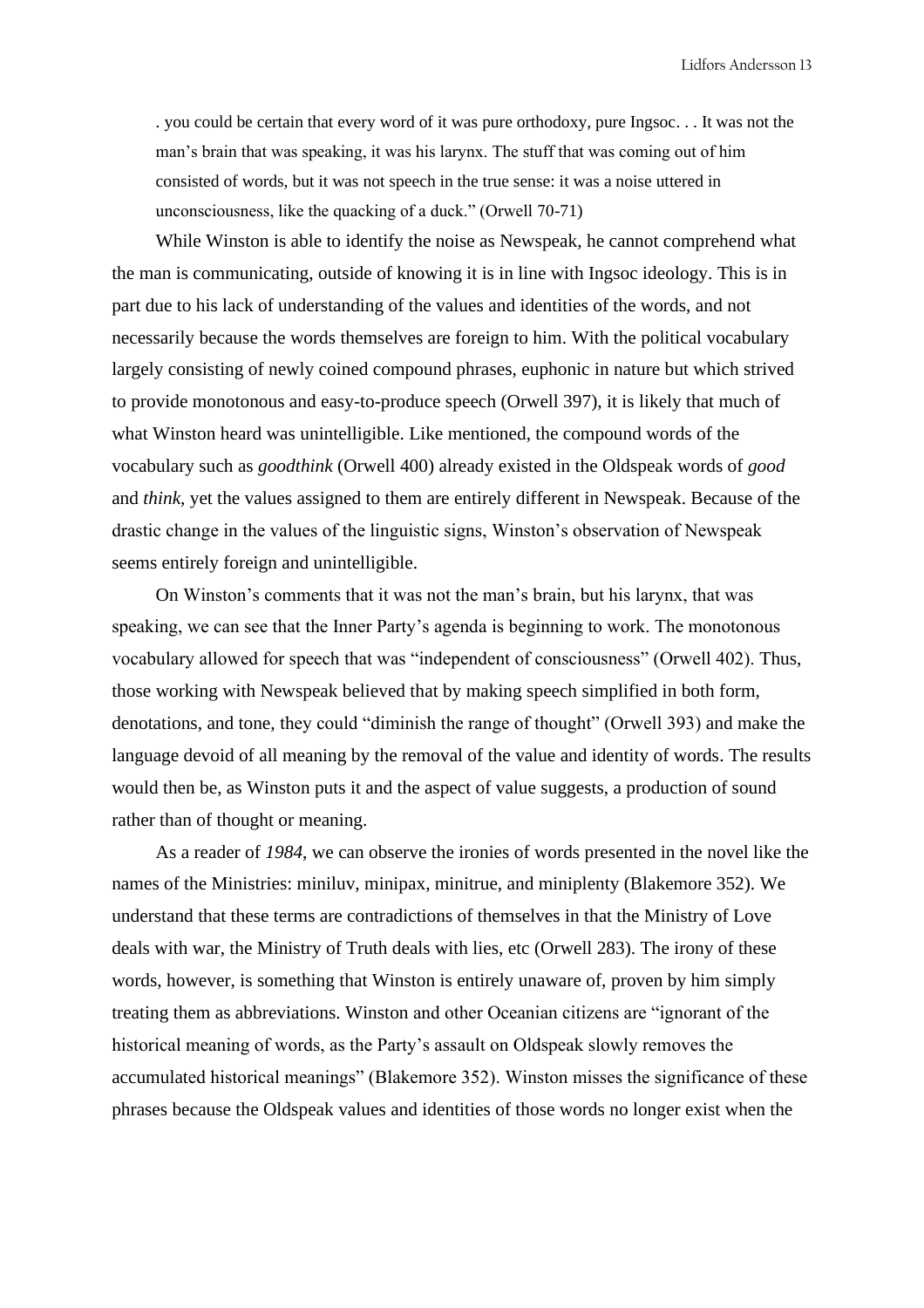book plays out in 1984 (Blakemore 352). While we can observe the word love existing in its Oldspeak form when Julia confesses her feelings on a note to Winston stating "I love you" (Orwell 140), and he shows an understanding of the old value and denotation of the word, the same word seems to be lost on Winston when used in the ironic manner of miniluv. This becomes an early indication that at the very least, parts of Newspeak can become accepted by the larger linguistic communities, despite changes to the linguistic signs' arbitrariness, values, and identities without the collective questioning the removal of previous denotations and meanings. It indicates that the citizens of Oceania are not cognizant of the changes that are beginning to be made to the language, and in turn, their conception of the world.

### <span id="page-16-0"></span>**DIFFERENCE**

In a language, the sign and the signifier work by interacting with one another in a relationship of differences. It is through the differences and contrasts with other words that we can understand linguistic signs, and these differences have negative relations (Fry 99). By being able to distinguish among the linguistic signs that are in our vocabulary, we choose what words to communicate, and this choice is made by "choosing signs that are not other signs" (Fry 102-103). By this, Fry means that we may often think we simply 'know' a word because we know what it is, but it is in fact due to the context that we put the word into, by what words it differs from, that we find our understandings.

Tyson presents a clear example of how we perceive things regarding their differences:

Red is red only because we perceive it to be different from blue and green". If we did not differentiate between colour, we would not need the linguistic sign red… We understand up only in relation to down, and good in relation to evil. Without the opposites, the meaning would be lost." (Tyson 213).

This aspect of semiotics then suggests that users of Newspeak may find difficulties when trying to understand words if there are none with negative relations. At the same time, however, there are cases of Newspeak where differences will remain, but perhaps be more limited, which may suggest that finding the meaning of a word would be an easier process because there are fewer comparisons to be made. Analysing *1984,* we can observe that binary opposites like *bad* in contrast to *good* (Orwell 67) are removed and instead replaced by the prefix un-, because it deems the need for binary opposites to be unjustifiable (Orwell 67).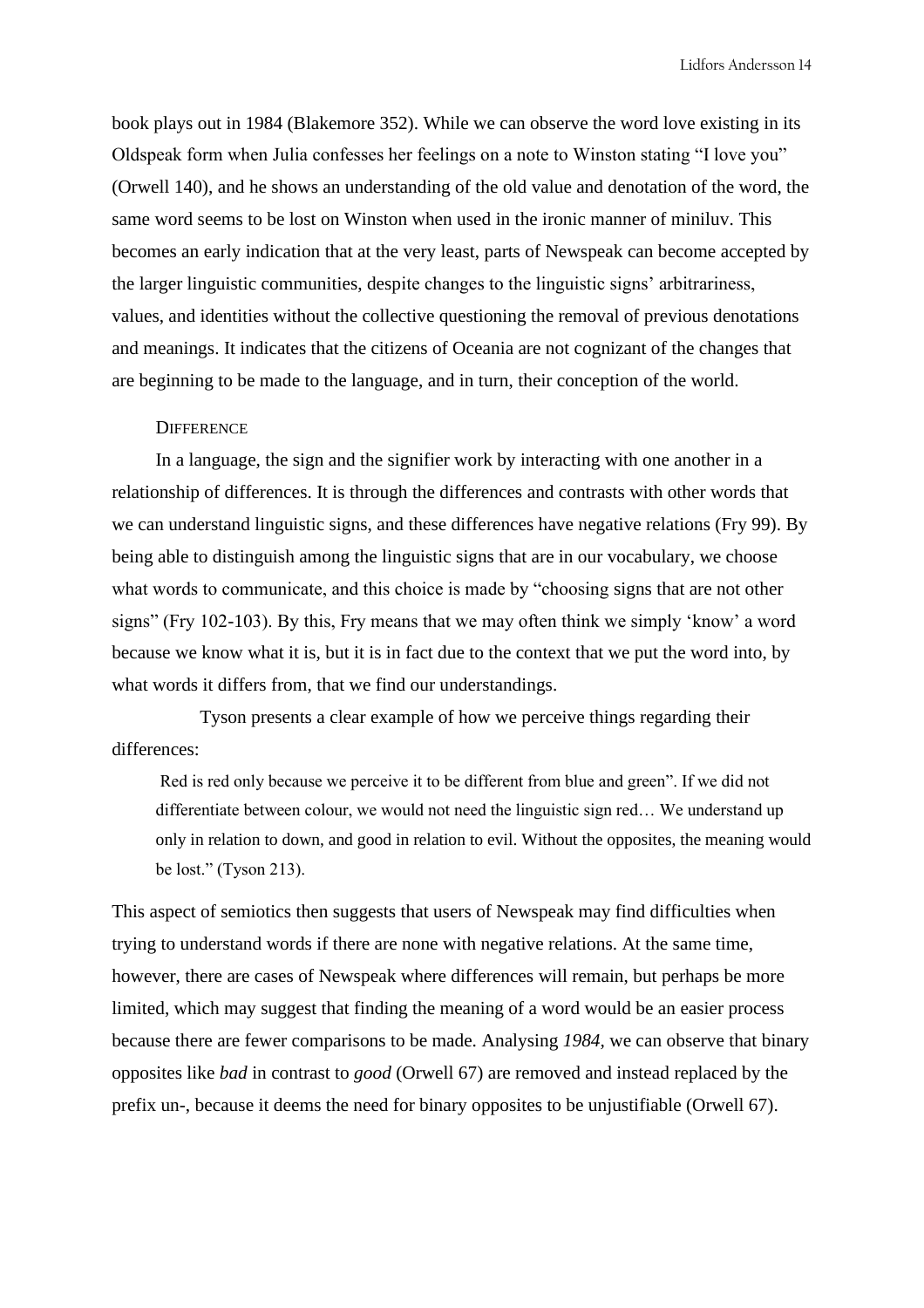Ungood is then the opposition to good. Then, their goal was to destroy the antonyms existing in order to create an interchangeability among the parts of speech and instead utilize affixes to change meaning or indicate strength.

The question then becomes whether it is possible for a prefix that implies 'not' to cover enough difference from the word it attaches to that the aspect of *difference* still applies. The word ungood implies something less than good, but it does not necessarily imply what the word 'bad' does. Then, if the linguistic sign and binary opposite 'bad' is removed along with its concept, it would be near implausible to understand what 'ungood' actually implies or what its true meaning is. The outcome of this would only serve to hinder the successful communication of coherent thought and in the understanding of concepts when there are no separate linguistic signs that carry their opposite meanings.

With Orwell's Newspeak, to indicate strength, or the comparative and superlative, the prefixes of *plus-* and *doubleplus-* were used*.* This way, even more words could be destroyed (Orwell 67, 395). Words such as "excellent" and "splendid" are certainly inherent and considered indispensable to any fluent English speaker, and the two words carry different conceptual meanings to us than what the word "good" could cover. For speakers of Newspeak, however, these terms are deemed superfluous, insignificant and language should instead be reduced to some of its most basic vocabularies, with standardized inflections to indicate strength or opposites.

Then, the Inner Party believes that antonyms and other words that indicate strength served little to no purpose to the language (Orwell 67). This contrasts with the structuralist ideas presented above, which suggests that if they were to remove these words, those using Newspeak would struggle to find meaning or understanding in the language. If signs begin to lose their meaning, the language too may start losing its meaning.

The differences of words that we catalogue through when looking for understanding can be referred to as *clusters* of words (Fry 101), which contain the options we have when communicating, and contain synonyms, related words, and antonyms to a given word. These clusters exist to give us options to convey the intended meaning that we wish to communicate. With Newspeak, these clusters would become very small in that the categories of synonyms and antonyms will be shrunk to fewer and simplified forms. Related words may then be where users of Newspeak would find their clusters, or perhaps different clusters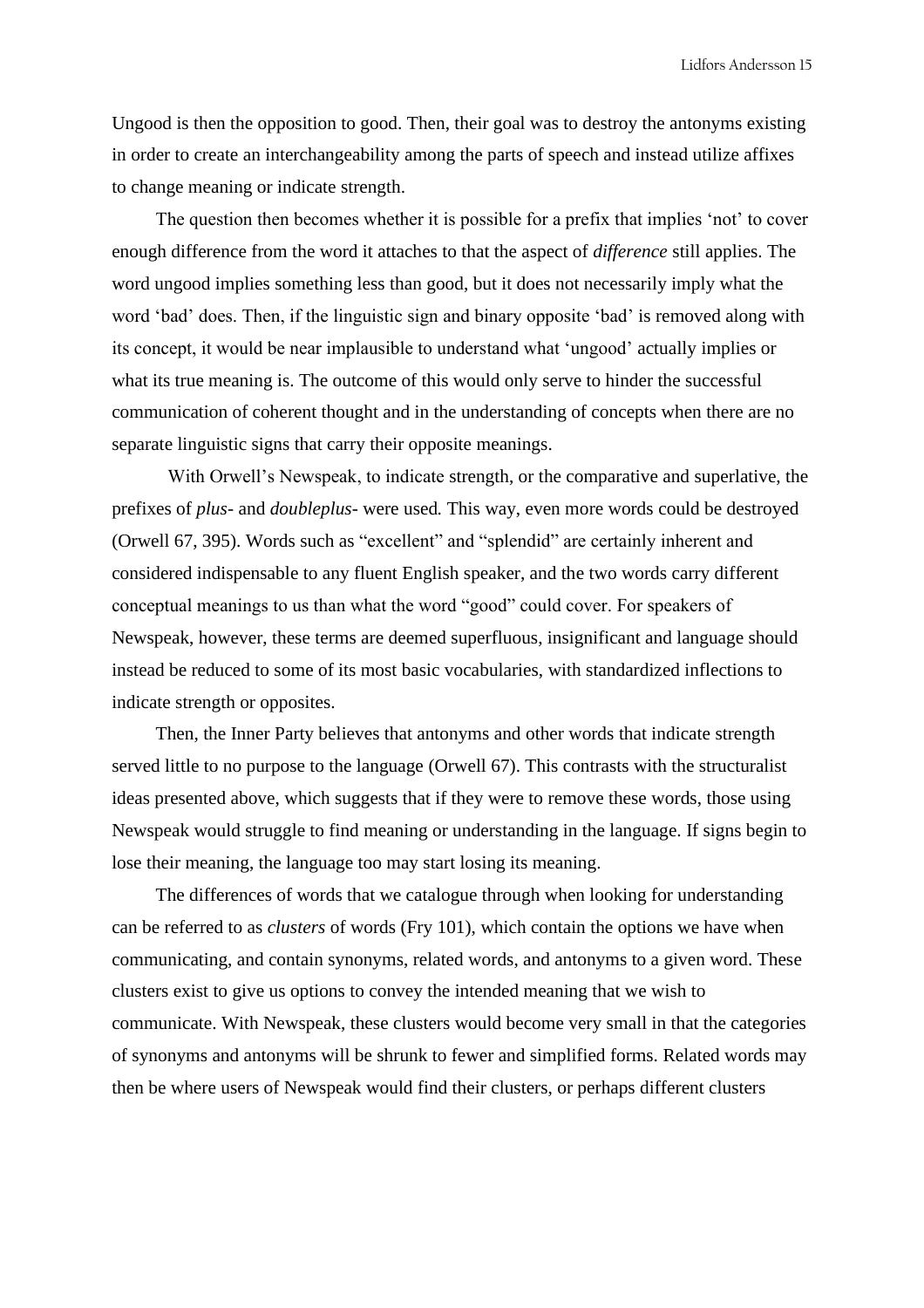would develop according to the needs of the linguistic community. One such cluster may be ideological, as Newspeak is in essence, a language of ideology. The issue then, however, is that there is only one ideology to communicate or to understand, meaning that such a cluster would not rely on differences and their negative relations, but more so their similarities. In short, the aspect of difference would become weakened with the development of Newspeak due to its reduction in clusters and linguistic signs that carry different meanings.

Revisiting the characters of *1984,* we see that Winston observes the speech in the canteen as being part of the unconscious, which is another aspect of Newspeak that Syme picks up on, stating that any orthodox thoughts and concepts do not require conscious thinking "Orthodoxy is unconsciousness" (Orwell 69). The goal was to enable its users to communicate orthodox thought without the need to actually think (Shadi 185), without the need to sort through language clusters by their difference, but simply to produce communication that carried little meaning other than its support of Ingsoc. The use of compound words and abbreviations helped separate the words from their "conscious and unconscious connotations" (Shadi 185), removing much of the differences in language by limiting their denotative meanings. A word such as *thoughtcrime* is both easier to produce phonetically and can be done without much consideration in comparison to saying 'a punishable thought or formulation that is considered unorthodox or against Ingsoc'. By simplifying and reducing the language to its core, Newspeak simplifies and strips down the human consciousness.

# <span id="page-18-0"></span>THE COLLECTIVE

Saussure posits that no single individual or group can change what we name linguistic signs or their signifiers (Saussure 71). The linguistic community is who determines the attributes of the signs of a language. Instead, things are what they are because they are, and if they were not that, they would be something different with a different name (Saussure 71). In a language, everyone is constantly contributing, and the language is influenced by everybody who uses it (Saussure 74) as a collective. This makes languages one of the hardest things to manipulate, due to it following a natural progression rather than a forced development. The only 'law' that a language follows, Saussure argues, is tradition. Thus, it develops with the needs of the linguistic community.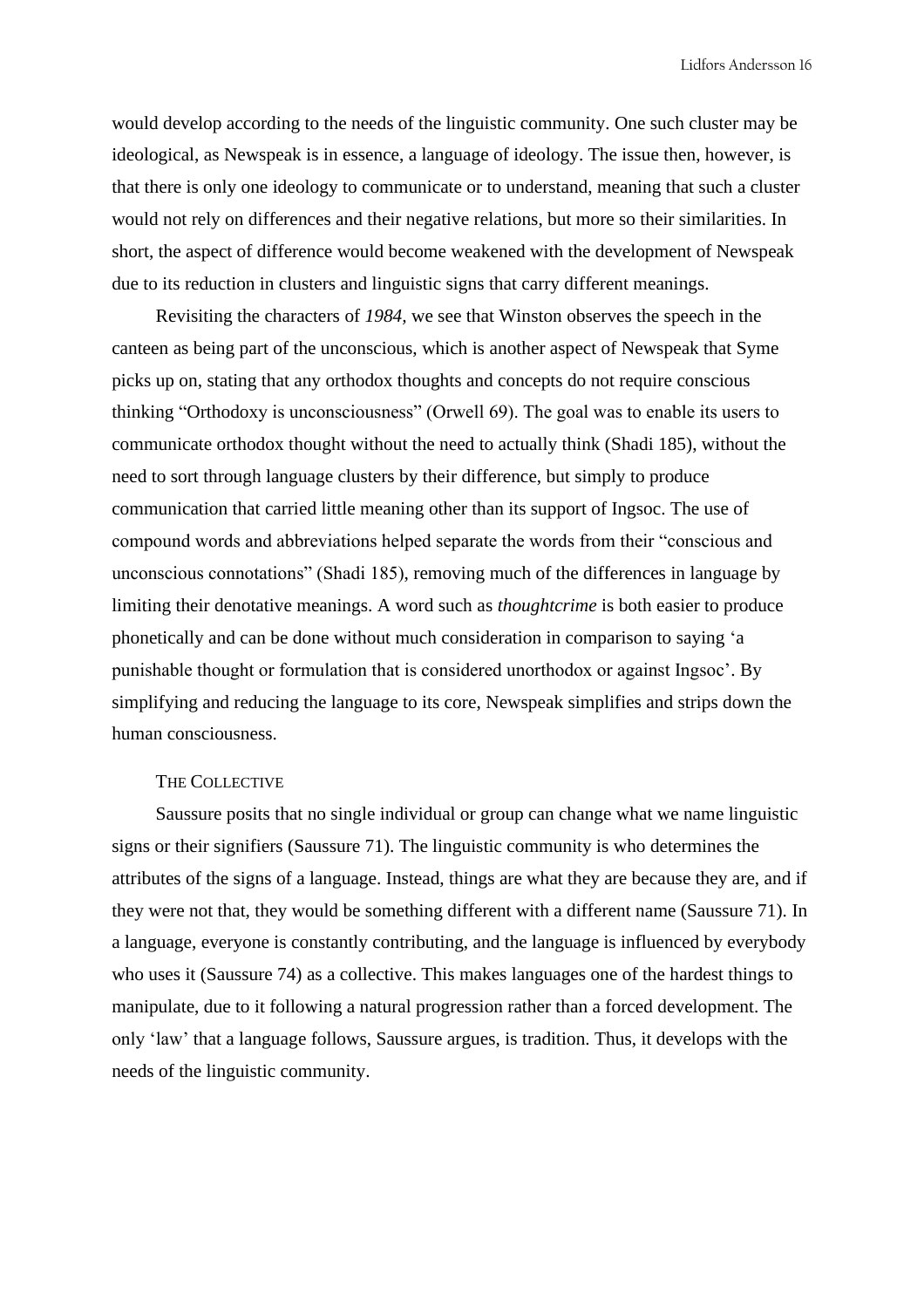With Newspeak and *1984*, it is a small group of individuals at the Research Department who are developing the language (Orwell 66), and not that of a linguistic community. Then, the task of stripping the language down, which the Inner Party has assigned themselves, should be near impossible from Saussure's perspective of the collective. Under normal circumstances perhaps it would be. Should the Inner Party, however, exert their full totalitarian power through not just language, but manipulation, lies, and torture, they may succeed in implementing these changes to the language. On the law of tradition, we see that the Inner Party is aware that the acceptance of Newspeak is a lengthy process due to this lack of tradition, acknowledging its implementation is not to be completed for another 66 years. Nonetheless, whether by choice or by force, the Inner Party believes its citizens will begin to adhere to the rules of Newspeak and begin practicing the language until it once again could become tradition and considered a cultural construct.

Additional meanings for signifiers come in the shape of connotations. These connotations are the meanings of a linguistic sign as applied by the needs of the linguistic community who use them (Sturrock 42). Connotations arise whenever the linguistic community's needs are not covered by the denotation of a signifier. In essence, they are the secondary meanings of words, and are new usages of linguistic signs rather than new concepts. The development of new connotations must be considered both appropriate and functional by the linguistic community (Sturrock 90). If the collective's attitude towards a new connotation follows these criteria, it will be used and accepted into the language. If not, the connotation will soon fade.

The collective's effects on language and linguistic signs become particularly noteworthy when considering Newspeak's removal of denotations and words. One such example presented is of the word *free*, and how such a phrase like "The dog is free from lice" (Orwell 392) would be possible, but concepts of intellectual freedom would be forcibly removed. Intellectual freedom is then a secondary meaning of the word free. Like the aspect of value, the aspect of the collective consciousness argues that eliminating a word will not eliminate its concept or value, but instead temporarily remove our way to communicate it. Should the linguistic community, the citizens of Oceania, need a linguistic sign to formulate these ideas, this theory, too, argues they would find the means to do so using either existing words, or by coining new ones.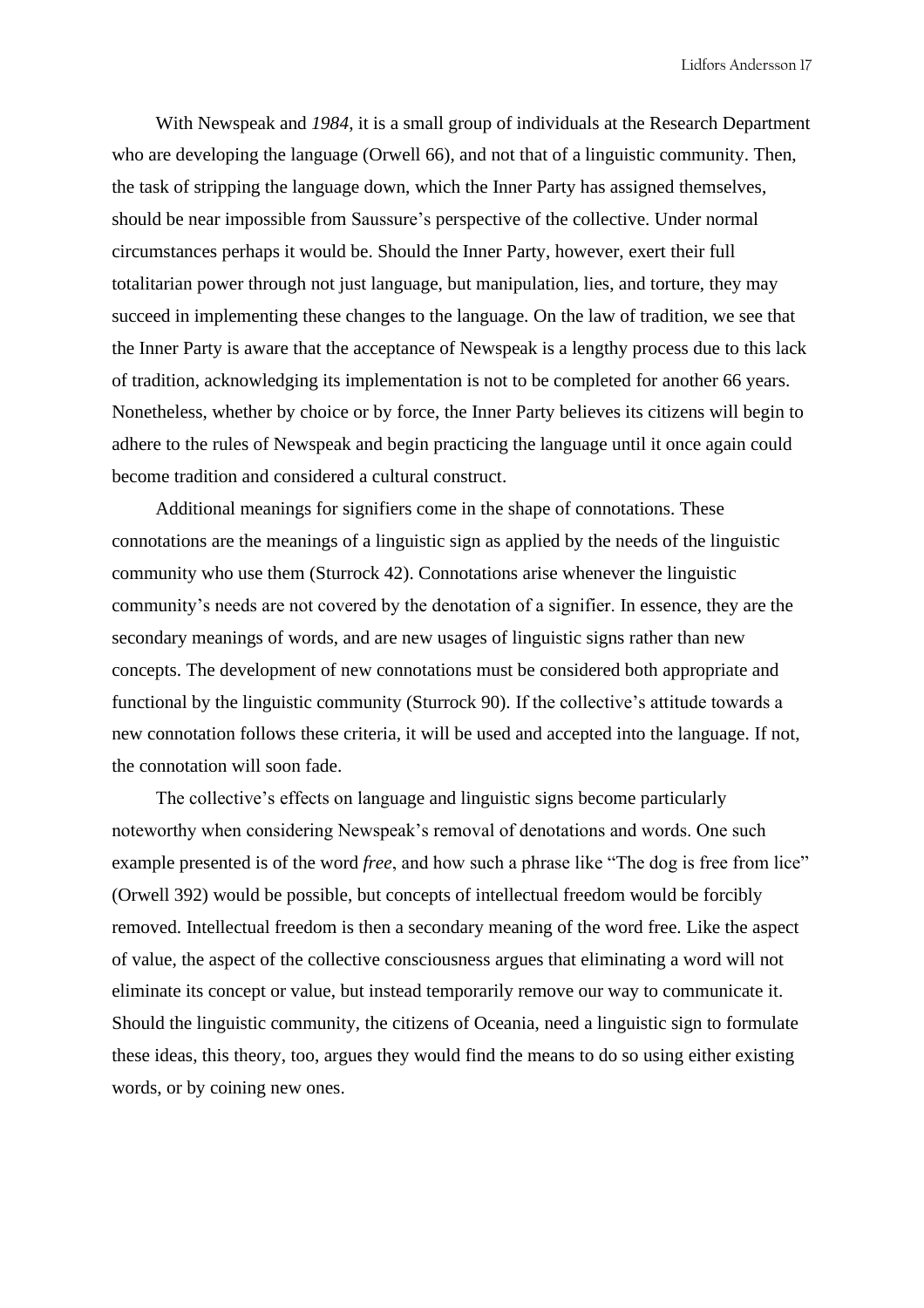What may perhaps be more difficult is finding ways that fit the criteria of appropriateness in the language because of the removal of so many words. The resulting effect is impossible to predict, for it depends on how large a group adheres to Newspeak and its definitions, how successful the Inner Party is in their manipulation, and whether there is a large enough group of individuals within the linguistic community to develop the need for new linguistic items that go against any form of Ingsoc. Perhaps it would be that a smaller linguistic community still uses the word 'free' to imply political freedom, but when communicating to those who have embraced true Newspeak and Ingsoc ideology, such a concept would be foreign and unexplainable to them.

When analysing the dialogue in *1984* from the perspective of the collective, we can observe that very few individuals are practicing Newspeak as a natural occurrence. When Winston is talking to Syme about the development of the Newspeak dictionary, Syme comments on Winston's use of Newspeak when working at the Records Department with rewriting news articles.

"You haven't a real appreciation of Newspeak, Winston, he said almost sadly.' 'Even when you write it you're still thinking in Oldspeak. I've read some of those pieces that you write in the *Times* occasionally. They're good enough, but they're translations. In your heart you'd prefer to stick to Oldspeak, with all its vagueness and its useless shades of meaning." (Orwell 67-68)

This indicates that Winston is to some extent aware of how to use Newspeak, and knows there are differences between it and Oldspeak, yet his habits tell him to use Oldspeak, and thus the language comes off as a translation. As Saussure's theories suggest, language is shaped through the traditions (Saussure 74) of the linguistic community. For Winston, these traditions are those of Oldspeak, and as such, he treats Newspeak as a foreign language. Due to the limitations of Newspeak in its reduction of language clusters, his ability to communicate the range of meaning that he is able to as part of the Oldspeak linguistic community is not equally possible with Newspeak. Similarly, because Newspeak is largely an alien language to Winston, he is yet to fully embrace the new values and identity of the Newspeak vocabulary. The consequences of this are that his use of Newspeak reads not as a natural occurrence, but as a practiced convention. Another worthy notation on the above quote is that while berating Winston for his use of Oldspeak, Syme himself is guilty of using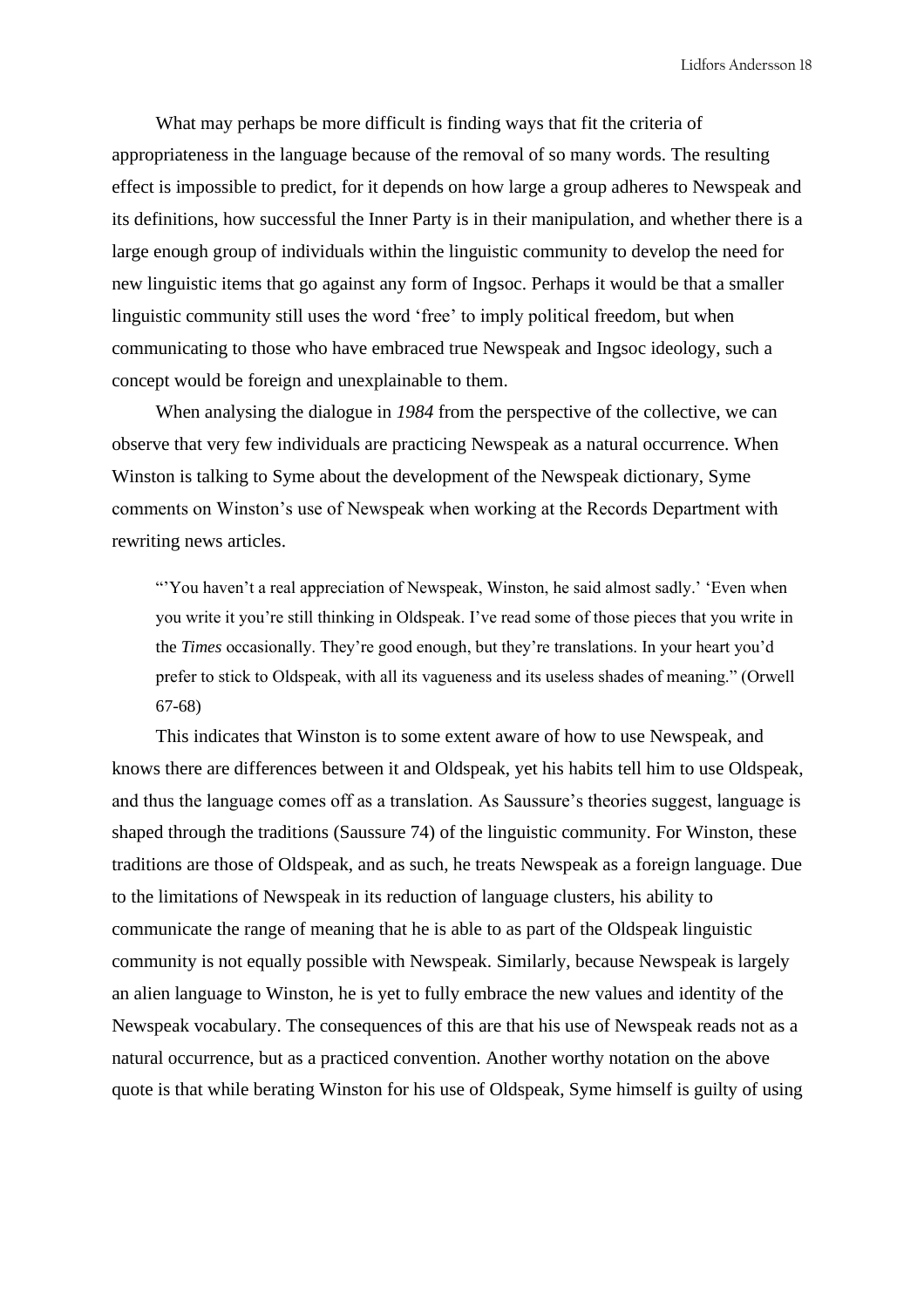Oldspeak, which shows that the implementation of Newspeak even with members of the Inner Party who praises its structure is fallible.

One of the book's main antagonists is O'Brien. As one of the leading figures of the Inner Party in the novel, it could be assumed that he too would be embracing Newspeak and, at the very least, beginning to use it in his speech even if it is not to be fully implemented for another 66 years. This, however, is not the case even in the later stages of the novel. When O'Brien is interrogating and torturing Winston at the Ministry of Love, we can observe him using purely Oldspeak, outside of a few abbreviations. He asks Winston what he remembers about previous thoughtcrime stating "Some years ago you had a very serious delusion indeed" (Orwell 322) and later on when questioning Winston's motives, O'Brien states "You have had thoughts of deceiving me" (Orwell 368).

In the appendix on Newspeak, we see that part of every-day speech went through drastic grammatical changes. Parts of speech became somewhat entwined with one another (Orwell 394), as words that were previously nouns or verbs would now function as both, and to use a word in either its adjectival or adverbial form one would simply introduce affixes to the word. Any words that previously had a different root in the distinction between its verb and noun forms, such as the noun *thought* and the verb *think* (Orwell 394) had one of its forms abolished in favour of a more rigid language. Instead, the verb form *think* would be used as both a verb and a noun. Here, then, O'Brien is using the Oldspeak noun form of the word that is abolished in Newspeak. Similarly, in the first example, O'Brien uses the phrase 'very serious', when the new grammar for emphasis was to use the prefixes plus- or doubleplus- (Orwell 395) and the term 'very' was to be removed. The correct term would then have been 'plusserious'.

For linguistic signs to be accepted by the linguistic community of Oceania, it would first need to be put into use by those in power as they are in favour of its implementation and then 'spread' to the rest of the communities through practice and, in the case of Oceania, through propaganda. Then, at the very least, it would be logical that those most supportive of Ingsoc and the Inner Party would be the first to adopt Newspeak. They would not only be the easiest to persuade of its appropriateness and correctness, but they also understand and agree with the values of the linguistic signs, and know why the removal of denotations and connotations are important to the Inner Party in the goals of controlling the thoughts of its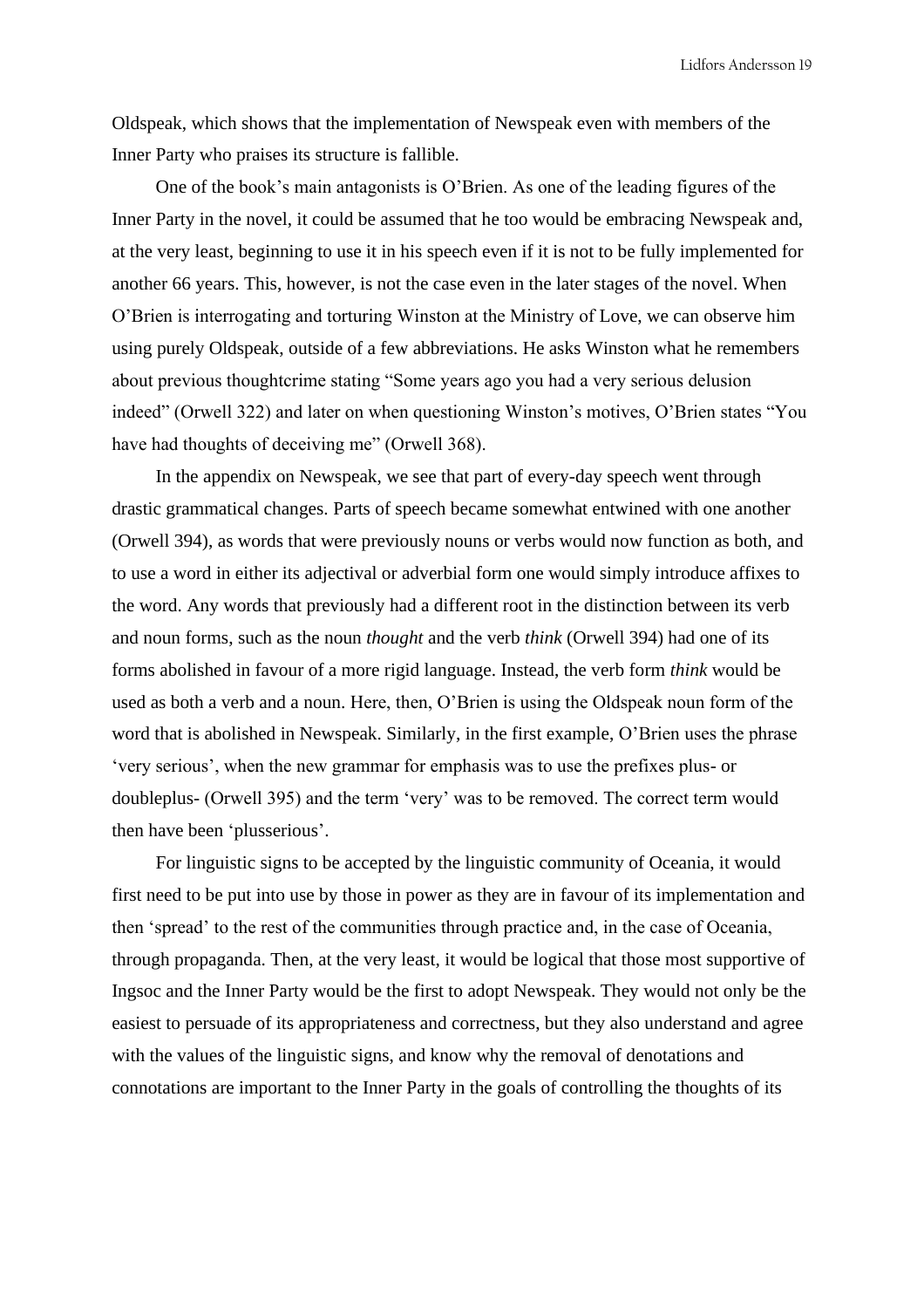citizens. Yet, O'Brien, who is on top of the Ingsoc food-chain, is still resorting to using Oldspeak. This could be indicative that its implementation is unfeasible, however, it is important to again note that this conversation plays out in 1984, and there are decades to go before Newspeak is meant to be fully implemented in Oceania. Because the Inner Party already aligns with Ingsoc and are pure orthodox individuals, they may not see the need for them incorporating Newspeak into the language yet, when their focus needs to be on controlling any potential rebellion from the majority population, which consisted of the Outer Party and the Proles (Orwell 272).

#### <span id="page-22-0"></span>**MUTABILITY**

The mutability of a language, its ability to change, Saussure claims is near impossible (Saussure 74-78). More specifically, he claims that the 'revolution' of a language would be impossible, but that certain aspects of the linguistic sign lend themselves to both immutability and mutability. Over time, the meanings that we attach to words change, both denotative and connotative. Whether this change is in the phonetic structure of the signifier, or in changing the concept of the signified, they always result in a shift in the relationship between signifier and signified (Saussure 75). What the Inner Party is doing to the language can only be described as a revolution of language, claiming the language to be so different it must be retaught to users of Oldspeak (Orwell 66). This is a feat that Saussure would claim impossible, then. The means by which they do so, however, aligns with Saussure's aspects of mutability.

By modifying the signifier or signified of a sign, the relationship is undoubtedly changed. Textual evidence suggests The Inner Party is aware of such a change when Syme comments that the language will not just be "changed into something different, but actually changed into something contradictory of what they used to be" (Orwell 69). This hints at an awareness that by removing any secondary meanings or denotations of a word may result in the new meaning being entirely different to what it used to mean, and its use would thereby change as well. By now, we also know that this is in fact the purpose of Newspeak – they hope to achieve change in the relationship within linguistic signs by either removing other linguistic signs that we relate them to, their *difference*, or by stripping down the meaning of a word.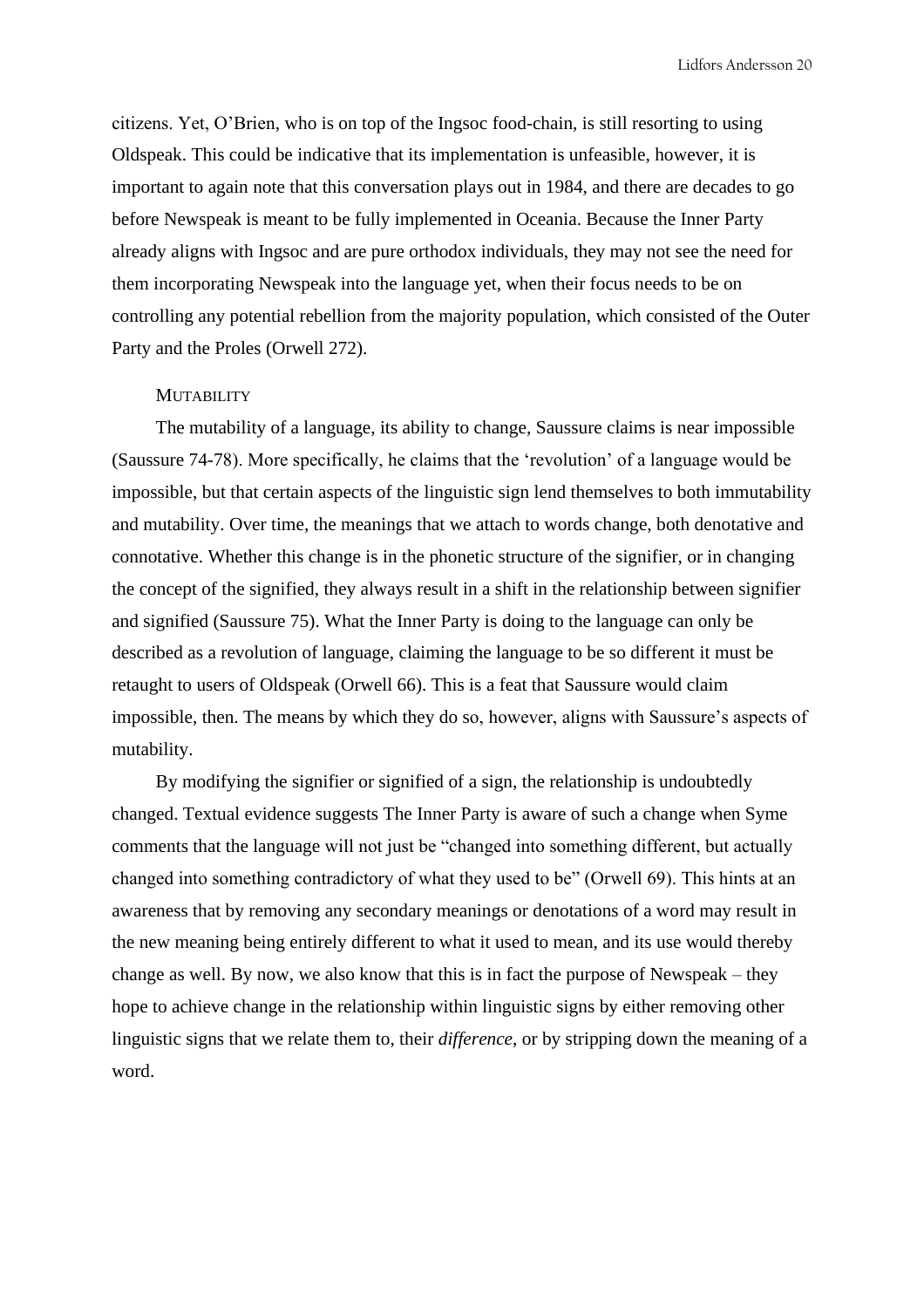The complexity of language development is that it lends itself both to immutability and mutability (Saussure 76). Saussure argues that because language is both a product of the social communities who use it, and of time, it is immutable. On the contrary, however, the arbitrariness of linguistic signs discussed earlier allows for freedom in the relationship between signifier and signified. Then, the result is that each element of the linguistic sign has its own mutability, and that language in some ways "changes, or evolves, under the influence of all the forces which can affect either sounds or meanings" (Saussure 76).

One such force would be the Inner Party, who are influencing, or rather, creating the language and the dictionary. While the feat of revolutionizing the language, on one hand, Saussure argues, is impossible, the truth for Newspeak is that it makes it possible through its ideology and ruling of Oceania. The room for change in language is far more plausible by those governing Oceania because they *force* their changes, their ideology, on its citizens through brutality, rather than allow for natural linguistic progression. While many ruling powers in the real world attempt to impose control on its citizens through the limitations of language and discourse, *1984* takes these lengths to extremes unlike any other (Shadi 183). Being a totalitarian regime with the technological means to tamper with both the language itself and historical records, and the determination to enforce one single ideology on its people means that the consequences become to a certain degree inevitable in having the language develop into Newspeak and the Oceanian citizens being oppressed through linguistic reductions (Shadi 183).

Another challenge for the Inner Party lies in keeping control of the language. Even if they are successful in drastically changing the language and having it accepted by the larger linguistic community, they would struggle to keep the language from changing further. Saussure states that "Whoever creates a language controls it only so long as it is not in circulation; from the moment when it fulfills its mission and becomes the property of everyone, control is lost" (76). This means that the rulers of Oceania would eventually lose control of their constructed language once it is fully accepted into the collective consciousness. Yet, the Inner Party would never settle for such a rebellion. Their hatred of language, as Blakemore (354) puts it, and their obsession with removing the linguistic past ensures that The Inner Party will never be satisfied with what the language has become and will thus never be willing to give up the control of the language. While they may not be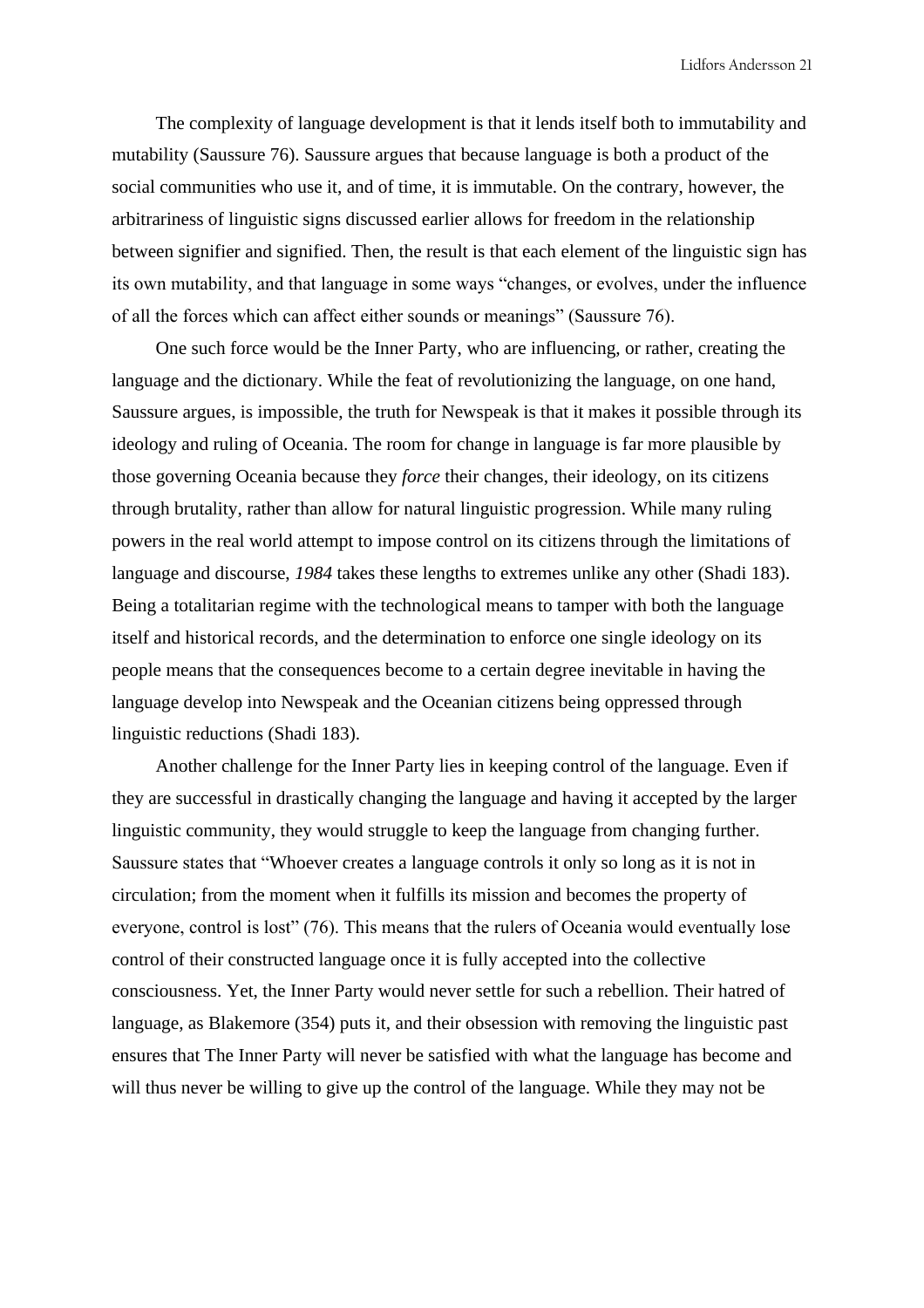willing to let go of this control, Saussure's theories argue that it is inevitable for the linguistic community to gain control of the language.

Perhaps then, what The Inner Party will strive to do, is to consistently keep reducing the language to the point that it makes it unintelligible for even its speakers, and the consciousness of the individual is all but destroyed. Blakemore (354), too, argues this; he believes there will be no definitive version of a Newspeak dictionary, as the language will become more and more narrow, mutilated to the point that there is no linguistic past or future. This endless cycle is continued due to the ideology of the Inner Party's whose beliefs are that "whoever controls language controls our sense of what time and reality "is." (Blakemore 354).

While the citizens of Oceania may understand that the language is being, quite literally, forced down their throats, their eventual acceptance and progression into Newspeak users would lead them to regain control of the language. The result would be that when back in the hands of the linguistic community, the language would once again lend itself to the aspects of arbitrariness, value, difference, and the collective, which ensures the mutability of language. This, in turn, would inevitably lead to changes to the language that suit the needs of the linguistic community and no longer serve the ideological purposes of The Inner Party and Ingsoc. Perhaps then, the envisioned final version of Newspeak will, in fact, not be the final development of the language, but rather, as Saussure theories of semiotics and language states, it will continue to change in the hands of the linguistic community and thus follow a more traditional progression of language development.

# <span id="page-24-0"></span>**CONCLUSION**

This essay has investigated the functions of Newspeak from the perspective of Saussure's semiotics and his views on language. It has analysed what aspects of his theories align with those of Newspeak and which do not, whether an implementation of Newspeak is viable in the Oceanian society, and what the results of such a language would be for the citizens of Oceania. First, an overview of previous research on the language of *1984* was made, followed by a theoretical background into Saussure and his theory of semiotics, as well as an explanation of the technicalities of Newspeak. Then, using specific examples from *1984*, a semiotic analysis of the functions of language in *1984* was done using the aspects of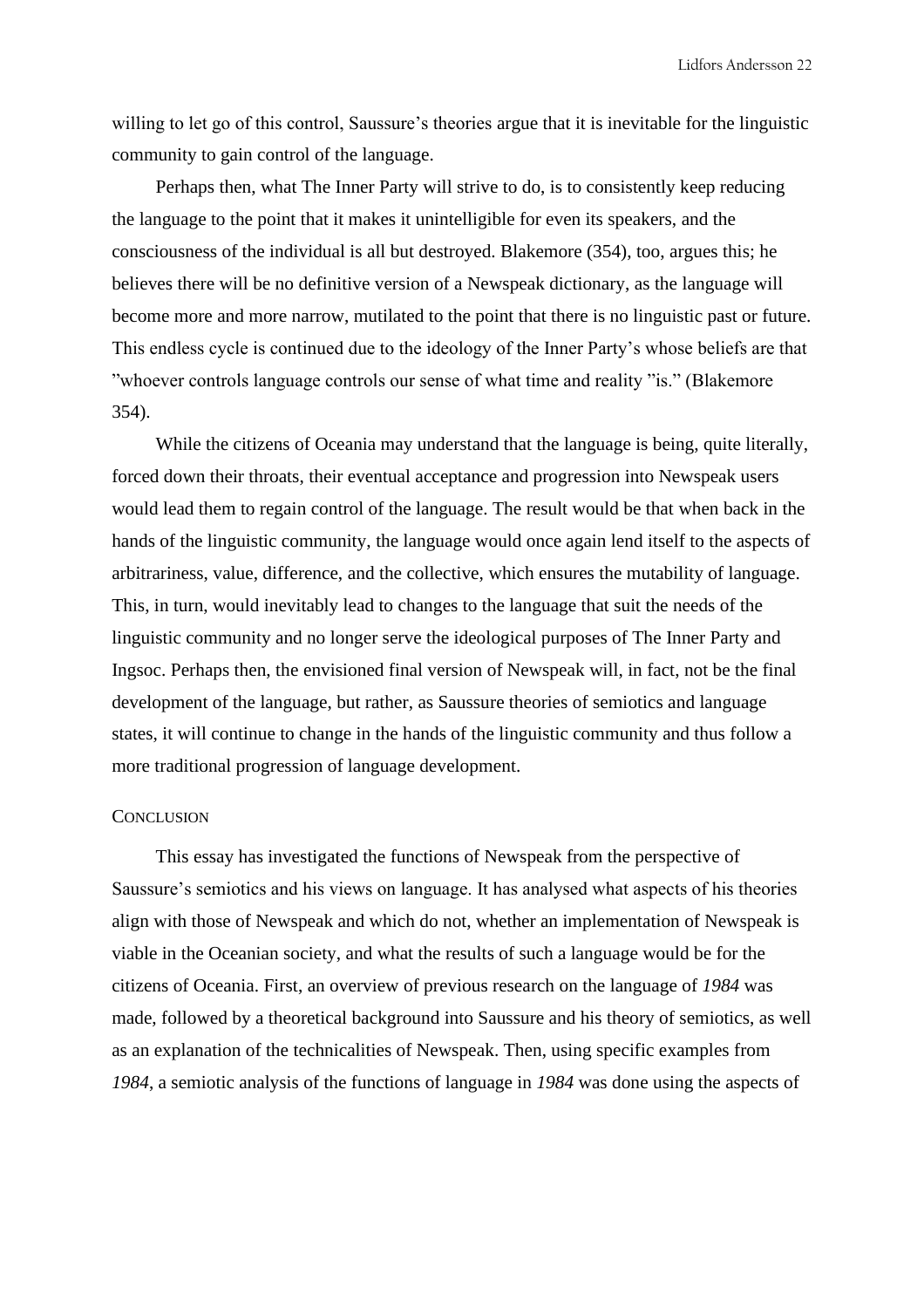arbitrariness, value, difference, the collective, and mutability in order to establish to what extent Orwell's Newspeak can be applied using Saussurean theory.

Structuralist theories suggest that the forcible implementation of a language would, under normal circumstances, be near impossible. The Inner Party is, however, able to combat some of these theories through their psychological tactics. There remain aspects of language that the development of Newspeak seems ignorant of that would hinder its progress, such as that of difference, which argues that if linguistic signs lose their meaning, the language, in turn, will lose its purpose. Furthermore, the aspect of value also throws a wrench into the works of Newspeak, stating that removing a word's denotations will not remove the value or identity assigned to it, and thus, the essay deduced that once the control of the language inevitably returns to the collective, The Inner Party's ability to control Newspeak's development and destroying the individual's consciousness is impossible.

Another research question was investigating how we can observe Newspeak being used by the characters of the novel, and how the language would function in the minds of Oceanian citizens. The results suggest that Newspeak is only in a very limited sense used by few members of the Inner Party, mostly in the use of terminology, but that the use of such terminology does indicate that its implementation has begun. Yet, because the novel plays out in 1984 and we are not privy to its development through time, we are unable to follow its traditions, and so it is impossible to truly know whether the implementation of Newspeak was successful in Oceania. However, with the limited textual evidence that has been presented, the evidence suggests that Newspeak can enter the conscious and unconscious minds of its citizens without them entirely being aware that their perceptions of the world are being altered. If it were to be fully implemented, however, it would result in a language lacking complexity and reasoning, where the individual citizens lack the abilities or linguistic methods to form any unorthodox thought and thus poses less threat to the totalitarian government. It would result in the citizens of Oceania seeing the world as pure Ingsoc.

The limitations of this essay are in the lack of comments or considerations of Orwell's perspective on languages or Newspeak, and whether he is critical of the language and ideas that he presented, or whether he meant for the Appendix on Newspeak to read as satire as certain researchers have previously argued. These aspects were ignored as the purpose of this essay was to approach the language systems of *1984* as the development from one language,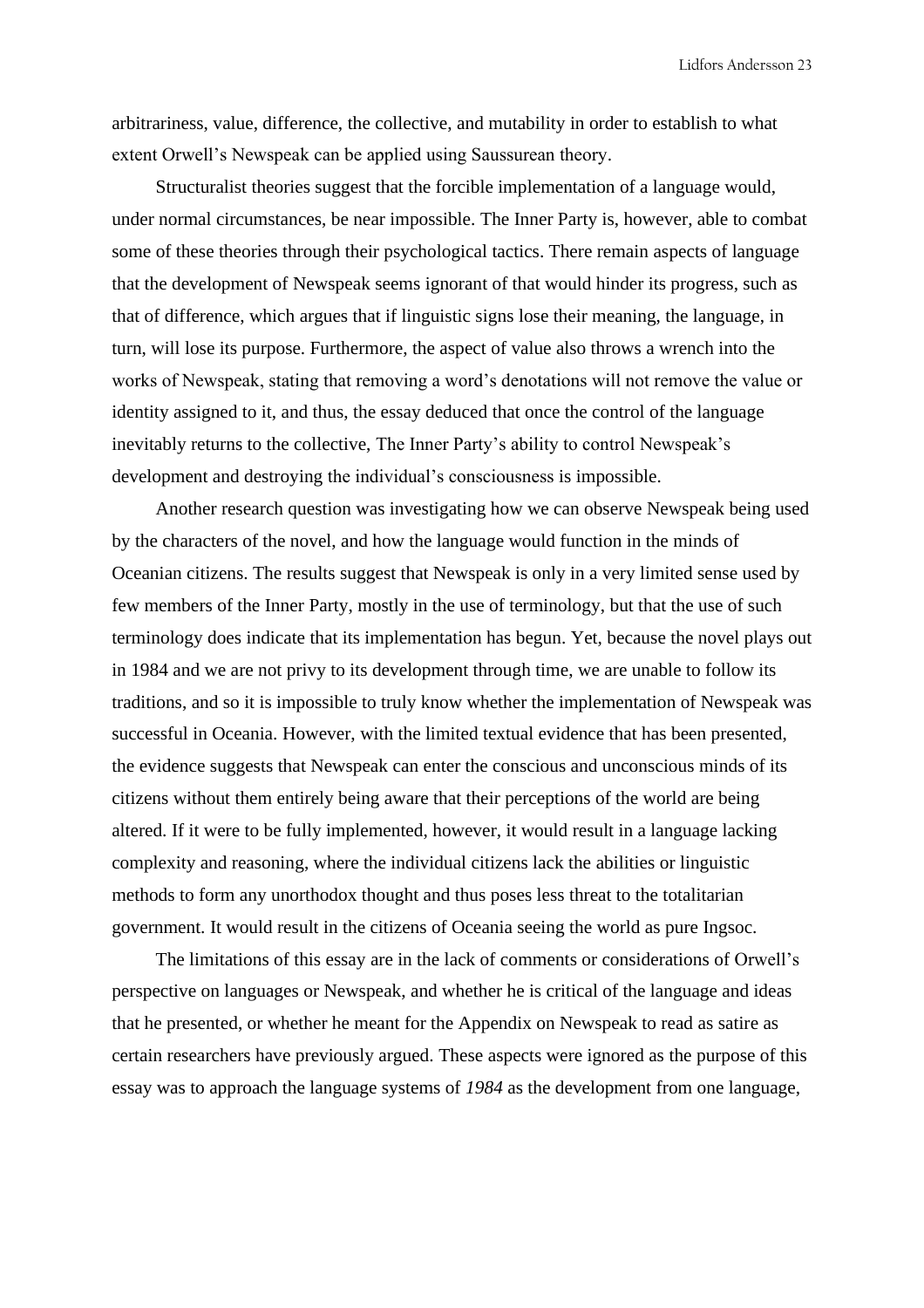Oldspeak, into a new language, Newspeak, which maintained much of the structure and grammar from its predecessor, but which turned the language into an ideological agenda.

When looking at future research, it would be interesting to see investigations into what a completed Newspeak dictionary would look like as a constructed language. This essay has pointed to certain flaws that the acceptance of Newspeak would face in the aspects of the value and differences of a linguistic sign. It would be of interest to research whether a nonconstructed language has bypassed these aspects, or proven Saussure's theories wrong in what constitutes the development of language. Conclusively, if the opportunity presents itself, it would be interesting to further research the implications of authoritarian languages' effects on the individual consciousness from the perspective of Saussurean linguistics.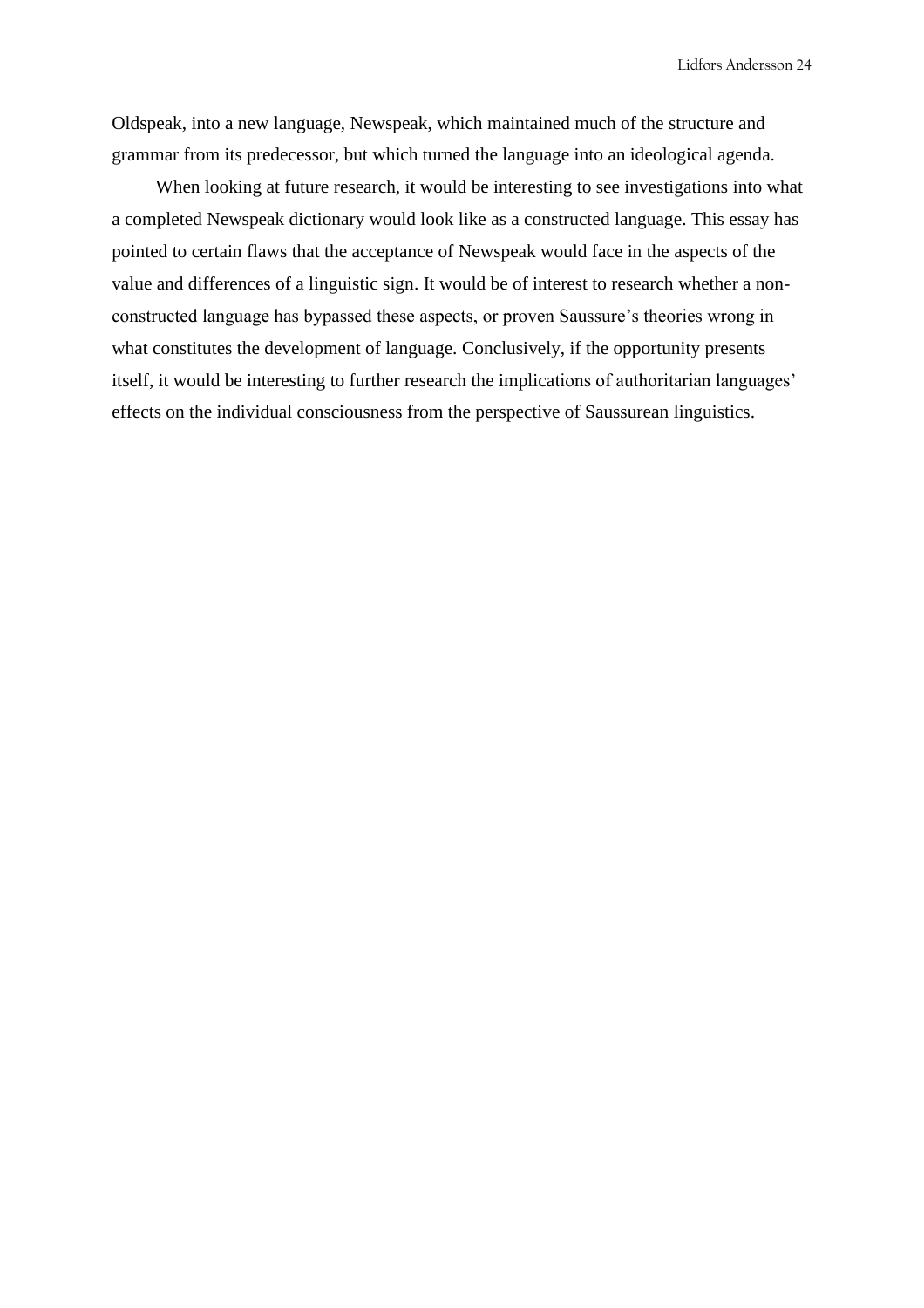### Works Cited

- <span id="page-27-0"></span>Blakemore, Steven. "Language and Ideology in Orwell's 1984." *Social Theory and Practice,*  vol. 10, no. 3, 1984. *JSTOR[,](https://www.jstor.org/stable/23556571)* [https://www.jstor.org/stable/23556571. Accessed 4 May](https://www.jstor.org/stable/23556571.%20Accessed%204%20May%202020)  [2020](https://www.jstor.org/stable/23556571.%20Accessed%204%20May%202020)
- Courtine, Jean-Jacques. "A Brave New Language: Orwell's Invention of 'Newspeak' in 1984." Translated by Laura Willett. *SubStance*, vol. 15, no. 2, 1986, pp. 69–74. *JSTOR*, www.jstor.org/stable/3684756. Accessed 9 June 2020.
- Fowler, Roger. *The Language of George Orwell.* London, Macmillan, 1995.
- Fry, Paul. "Semiotics and Structuralism." *Theory of Literature.* Yale University Press, 2012. *ProQuest*, [http://ebookcentral.proquest.com/lib/kristianstad-ebooks/detail.action?](http://ebookcentral.proquest.com/lib/kristianstad-ebooks/detail.action?docID=3420824)   $docID = 3420824$
- Lang, Berel. "1984: Newspeak, Technology, and The Death of Language." *Soundings: An Interdisciplinary Journal*, vol. 72, no. 1, 1989, pp. 165–177. *JSTOR*, www.jstor.org/stable/41178472. Accessed 9 June 2020.

Orwell, George. *1984.* Toronto, HarperCollins, 2014

- Pool, Jonathan, and Bernard Grofman. "Language as Political Control: Newspeak Revisited." *The 1984 Annual Meeting of the American Political Science Association,* Washington, D.C., 30 Aug. - 2 Sept. 1984, [https://old.panlex.org/pubs/etc/langpolcontrol.pdf.](https://old.panlex.org/pubs/etc/langpolcontrol.pdf) Accessed 9 June 2020.
- "Red." Cambridge Dictionary, *Cambridge University Press.* [https://dictionary.cambridge.org](https://dictionary.cambridge.org/dictionary/english-chinese-simplified/red)  [/dictionary/english-chinese-simplified/red.](https://dictionary.cambridge.org/dictionary/english-chinese-simplified/red) Accessed 4 May 2020.
- Saussure, Ferdinand. *Course in General Linguistics*. New York, McGraw-Hill, 1966. [https://pdfs.semanticscholar.org/cb41/a70d25abce8718dd680894c 8c68edfb3ffe5.pdf.](https://pdfs.semanticscholar.org/cb41/a70d25abce8718dd680894c8c68edfb3ffe5.pdf) Accessed 4 May 2020.
- "Semiotics." *Encyclopædia Britannica*. [https://www.britannica.com/science/semiotics.](https://www.britannica.com/science/semiotics) Accessed 4 May 2020.
- Shadi, Mehran. "The Principles of Newspeak or How Language Defines Reality in Orwell's *1984." The Journal of International Social Research,* vol. 11, no. 59, 2018. *ResearchGate,* [http://dx.doi.org/10.17719/jisr.2018.2627.](http://dx.doi.org/10.17719/jisr.2018.2627) Accessed 20 May 2020.
- Shippey, Tom. "Variations on Newspeak: The Open Question of Nineteen Eighty-Four." *Hard Reading: Learning from Science Fiction*, Liverpool University Press,